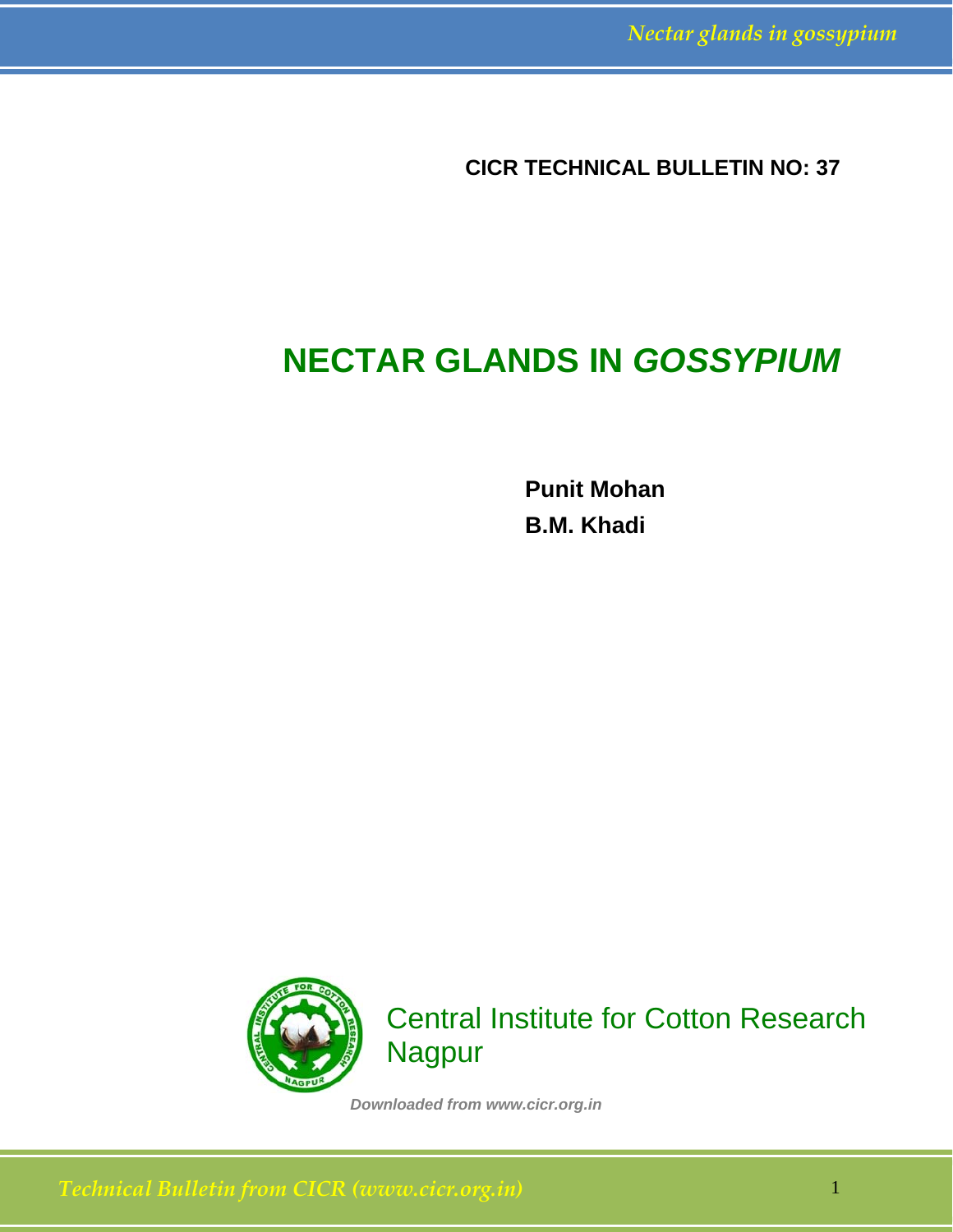### **NECTAR GLANDS IN GOSSYPIUM**

### **FORWORD**

Cotton is basically a fibre yielding crop of global significance. Information on nectar glands is not available for ready reference in a single booklet form. The prime objective of publishing the bulletin "Nectar Glands In *Gossypium*" is to fill up this gap. This bulletin provides comprehensive information on various aspects of nectar glands. Hope this bulletin would be of some use to cotton researchers and cotton breeders.

I heartily congratulate Dr. Punit Mohan of CICR, Nagpur for his sincere and untiring efforts in compiling information and bringing out this publication in the shortest possible span of time.

**B.M. KHADI** 

**Director**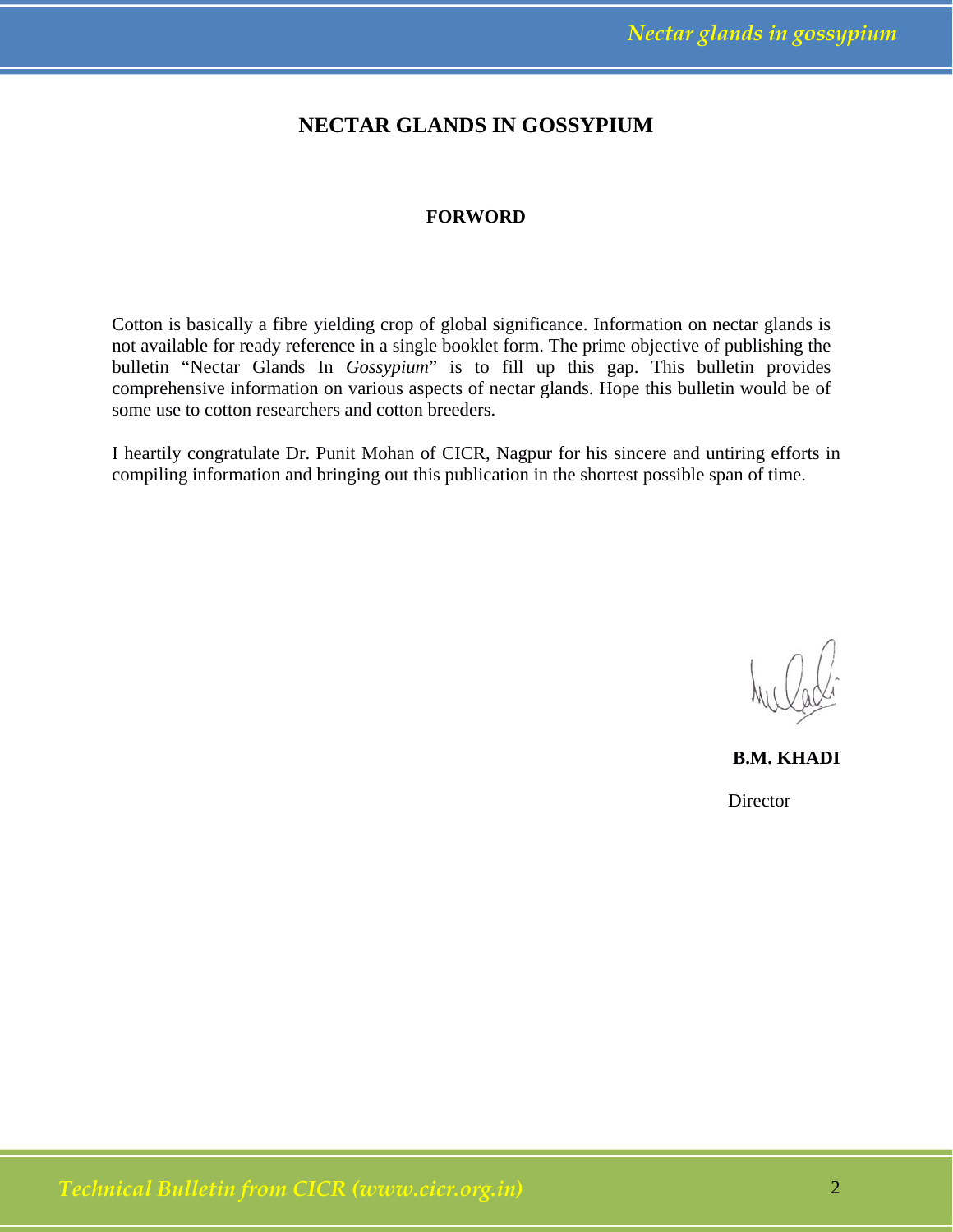### **ACKNOWLEDGEMENTS**

 This bulletin has been designed to provide comprehensive information on nectar glands in *Gossypium* species for ready reference of readers. Information contained in this bulletin have been obtained from various scientific and technical sources of National and International relevance.

 Author is extremely grateful to Dr. B.M. Khadi, Director, Central Institute for Cotton Research, Nagpur for his constant guidance and encouragement to bring out this publication. The secretarial assistance rendered by Mrs. Rama Iyer and Shri Pramod Titarmare are thankfully acknowledged. I am thankful to Shri P.G. Ghangare for the high quality photographs included in this bulletin. I am also grateful to those who have directly or indirectly helped in preparation of this bulletin.

PUNIT MOHAN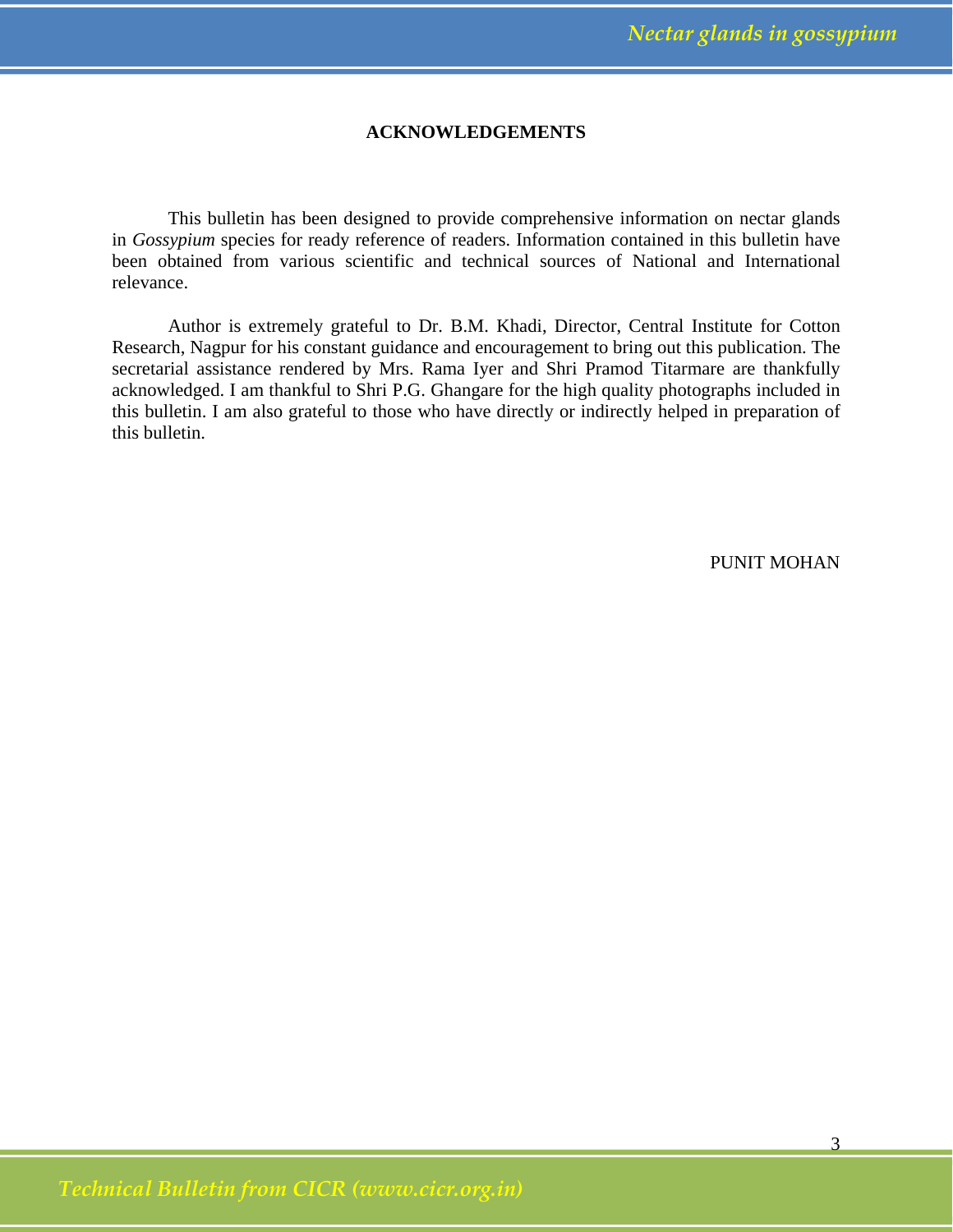## *Nectar glands in gossypium*



a5: C, cuticle, Ss, subcuticular space; W, cellulose wall-inner layer of wall protuberances; CW, cutinized cell-wall; SH, secretory hair; NP, nectariferous parenchyma; PH, pre-nectar flow from the phloem. (Adopted from A.F





a3 : Cross section basin nectary, capitate nectar secreting trichomes



a 4 : Capitate secreting trichomes found on the floor of the crypt nectary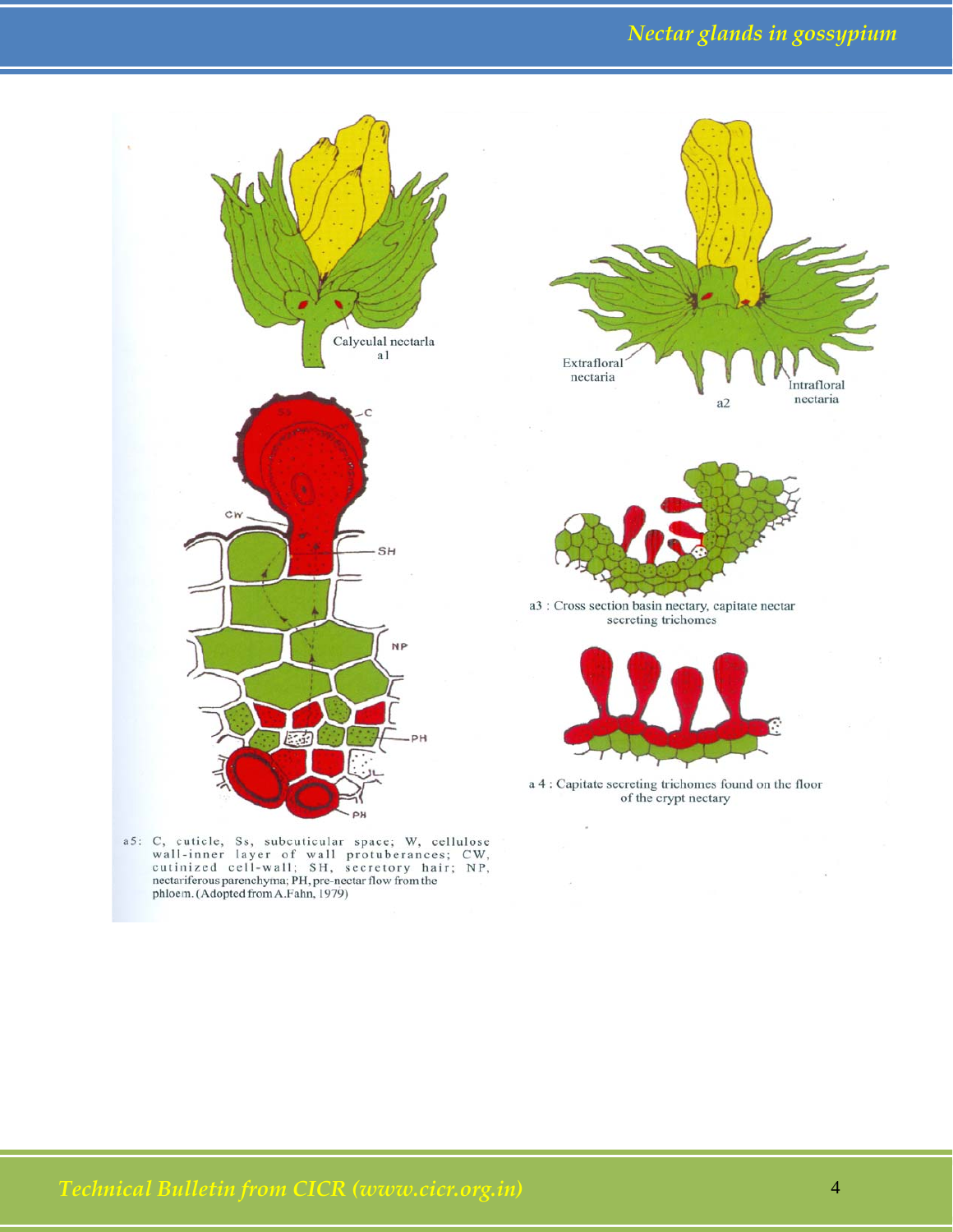An excellent review on terminology of nectary in various taxon has been presented by many scholars. The term nectary (nectarium) was first coined by Linnaeus (1735) and later clarified by Linnaeus (1751). There has been extensive discussion on these semantic controversies in the literature. Some highlights are briefly presented here.

"Nacterial" is the general term pertaining to nectaries. "Nectariferous" ("nectiferous"), on the other hand, means nectar producing or nectar bearing, whereas "nectareous" ("nectarious", "nectarean" etc.) actually pertains to qualities of nectar. Thus, all cells in a nectary are "nectarial", whether or not they are secretory or "nectariferous".

 Nectar secreting tissues and organs have been variously named nectar gland (Candolle, 1827), floral gland (Mirbel, 1809), Sap gland (Sprengel, 1793), Honey gland (Prantl, 1888), Phycosteme (Turpin, 1819), Honey pore (Leppik, 1964, 1977), Nectary (Rao, 1971), Nectarthodes (Sprengel, 1793), Nectar-covers (Sprengel, 1890), Nectar reservoirs (Teuber *et.al,* 1980) or Honey bags (Kerner, 1895). Many of these terms have been much used by both anatomist and taxonomist. Jackson (1928) defined "nectarotheca" as the part of a flower surrounding a nectariferous pore. "Pseudonectaries" or "false nectaries" are not considered as nectaries but rather structures resembling them and thereby deceiving pollinators. (Dafni, 1984; Kunth, 1906; Kugler, 1970).

 Nectar gland, nectar holder, nectary disc or disk have general applicability in modem works. The term "Gland" has frequently been used synonymously with "nectary". However, "nectary" is a more preferable term. "Gland" refers to any multicellular secretory structure (Esau 1965, 1977). Delpino (1873) further divided "nuptial" nectaries on the basis of position into "intrafloral", "Circumfloral" and extra floral nectaries.

- 1. Intrafloral- inside the flower, that is, on receptacles, floral tubes, sepals (adaxially), petals, stamens and pistils.
- 2. Circumfloral- on the edge (contour) of the flower, that is, on involucra, bracts, bracteols and sepals abaxially.
- 3. Extrafloral- outside the flower but near its pedicels.

 Nectaria in cotton occur both on leaves and flowers. These are distributed on the bottom of leaf blade, their distance from the leaf base being about one-third of the leaf length. Their number, shape and size vary considerably.

**1. Leaf nectaries:** A nectary may not be apparent on the cotyledons, or even on the next three leaves, but subsequently each leaf always bears atleast one. This is to be found on the abaxial surface of the main vein, about one-third of the length of the leaf from the petiole. Later formed leaves have a nectary on the major vein on either side of the midrib,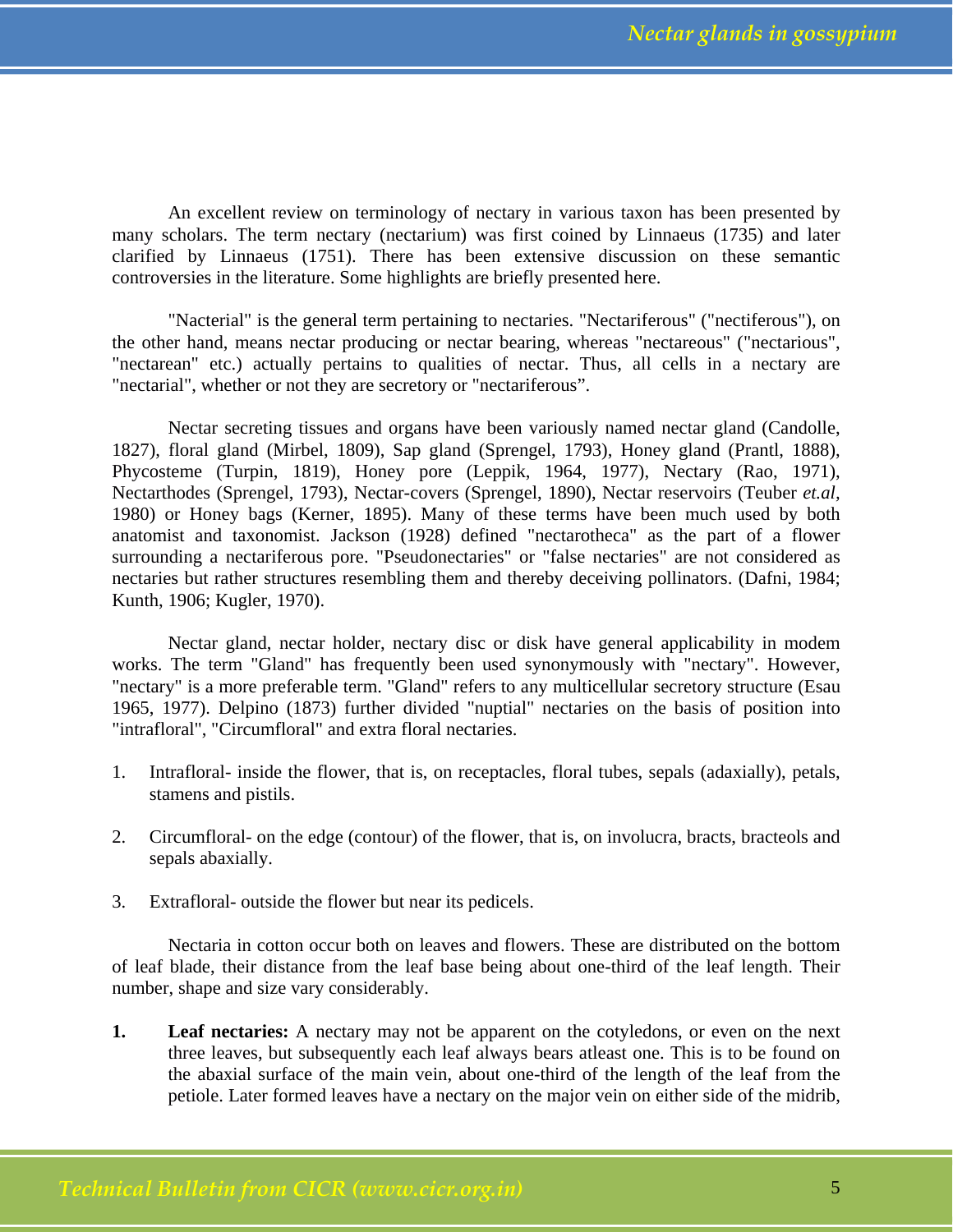and some times a pair is also developed on the major veins to the lateral lobe of a leaf, i.e. up to five nectaries on each leaf.

- **2. Intrafloral nectaries:** The internal whorl of epicalyx bract nectaries, which occur alternatively on the inner side of the sepal base is narrow thin band covered with glandular, tricellular trichomes (Fig. a2, a3).
- **3. Calyculal nectaria:** The calyculal nectaria are found on the receptacle, near the base of the calyculus (Fig. a 1).
- **4. Extra-floral nectaries:** The extrafloral nectaria (l to 3) are found on the receptacle, young peduncles and between the calyculus bracteoles. They are light green, pinkish or bright red in colour and oval, oval angular or irregular in shape (Fig. a2).

### **Morphoanatomy of nectar glands**

 Different cotton species and forms exhibit different number of nectaria, this often shows a variation on a plant. The morphology of these nectaries has been studied by several workers (Schwendt, 1907; Janda, 1937), comparison of their structure made between several species (Webber, 1938) and their ontogeny studied in both *Gossypium hirsutum* (Reed, 1917) and *G barbadense* (*brasiliense*) (Schwendt, 1907). Recently the extrafloral nectaries of cotton and their fine structure of secretory papillae were described by Inamdar and Rao (1981) and Eleftheriou and Hall (1983).

Basic anatomical studies of nectaries in various taxon were made in the  $19<sup>th</sup>$  century by (Behrens, 1879; Bonnier, 1879). Since then, many additional important investigations have been carried out with the aid of light microscope (Bohmker, 1917; Fahn, 1953; Ancibor, 1969; Elias and Gelband, 1976). Nectary may be deeply sunken or in the form of an outgrowth on the surface of an organ, or on an epidermis with or without trichomes, subtended by a specialized parenchyma (Fig. a3, a4) (Fahn, 1974). The parenchyma is generally composed of small cells with thin walls, relatively large nuclei, dense granular cytoplasm and small vacuoles (Caspary, 1848; Behrens, 1879; Bonnier, 1879; Fahn, 1952, 1974). The nectaries either about the regular vascular system of organs on which they occur are connected to it by special vascular tissues (Frei, 1955). Nectar is exuded from the nectary by ordinarily epidermal cells by trichomes (Fig. a3, a4, a5), or by the nectariferous parenchyma cells which secrete into intercellular spaces and from them to the surface via modified stomata. The cells from which the nectar is eliminated are called the secretory cells of the nectary (Fig. a5). In nectaries of some plants, the secretory cells are covered by a relatively thick cuticle and the nectar either rupture the cuticle (Behrens, 1879) or exude through special pore ego In *Abutilon* (Findley and Mercer, 1971).

### **Mechanism of nectar secretion**

 The origin of the secreted nectar is the phloem sap (Frey-Wyssling, 1955; Zimmermann, 1953; Matile, 1956). The pre-nectar moves from the sieve elements to the cells of the nectariferous tissue. The factors governing the preferential movement of the pre-nectar towards the secretory cells rather than other neighbouring cells are not yet clear, though it has been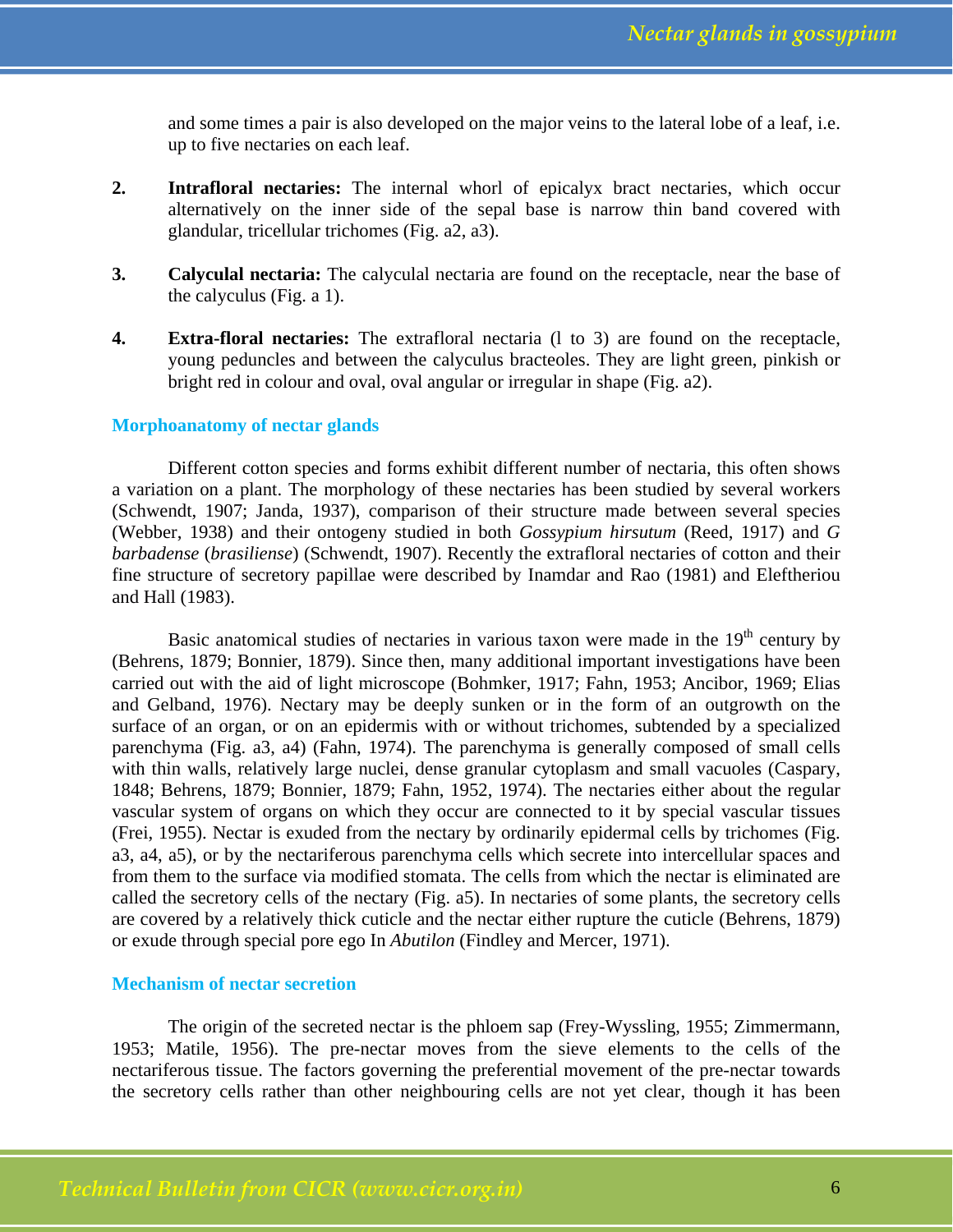suggested that there is a sugar concentrating mechanism in a nectariferous tissue, as a result of which a water potential gradient is established which brings about a flow (Luttge and Schnepf, 1976) (Fig. a5). The composition of the prenectar may become modified in the nectariferous tissue by enzymatic activity and by the process of reabsorption (Luttge 1961; Ziegler, 1965).

 Various suggestions have been made concerning the mechanism of nectar secretion. There are theories of active molecular transport though membranes (Luttge and Schnepf, 1976) or via vesicles whose membrane fuse with the plasmalemma.

#### **Origin of nectar and activity of nectar gland**

 "Nectar" is in liquid form secreted by nectaries. The old literature frequently employs sap honey juice or especially "honey" in place of "nectar" (Sprengel, 1793). Honey, incidentally, is derived from the raw materials - nectar and honey dew, both of which are commonly collected by bees and also directly from phloem sap (Maurizio, 1962).

 Chemical composition of nectar was analysed in various taxon. Nectar consist of amino acids, sugars and small amount of other materials (Fahn, 1949; Baker and Baker, 1975; Hanny and Elmore, 1974). Baker *et. al.*(1978) analysed the composition of the phloem exudate and the nectar exuded from the extra floral nectaries. The secreted nectar contained considerable quantities of fructose and glucose, whereas, in the phloem exudate sucrose was the only sugar present and the amounts organic substances other than sugars were lower in the nectar than in the phloem exudate.

 Trelease (1879) observed that the first three leaves of a seedling do not produce an exudate from their nectaries. Observations at five hourly intervals during the night failed to support another conclusion of Trelease that cotton leaf nectaries secrete mainly at night. An attempt was made to affect the secretory activity of these nectaries in as series of experiments in which the stem or petioles were bark ringed (Mason and Maskell, 1928). No increase or decrease in the nectary secretions was observed on any of the plants tested during the two days following ringing. Tayler (1908) has reported that floral nectar is secreted only on the day of anthesis, but extra floral nectaries continue to secrete nectar for several days. However, Butler *et. al.* (1972) have reported variability in quantity of nectar production at different intervals of hour in the genotypes of *G.hirsutum* and *G barbadense*. Mound (1962) reported that Whitefly attack in *Gossypium* increased the secretory activity of the nectaries, particularly at the higher levels of infestation. Jassid also had a marked effect, but at a lower level. Thrips did not cause any obvious increase in the amount of exudate.

 Vansell (1944a) analysed the composition of floral nectars and their corresponding honey. Mound (1962) reported on the extrafloral nectaries of cotton and used chromatograms to evaluate the composition of the secretions. Kaziev (1964) published a comprehensive summary dealing with the production of nectary by the cotton plant in which he described the structure of the nectaries, and influence of soil, climatic conditions and agricultural techniques on the secretion of nectar. Vansell (1944b) and Kaziev (1964) reported that the primary sugars of cotton nectar were glucose, fructose and sucrose, with glucose and fructose predominating.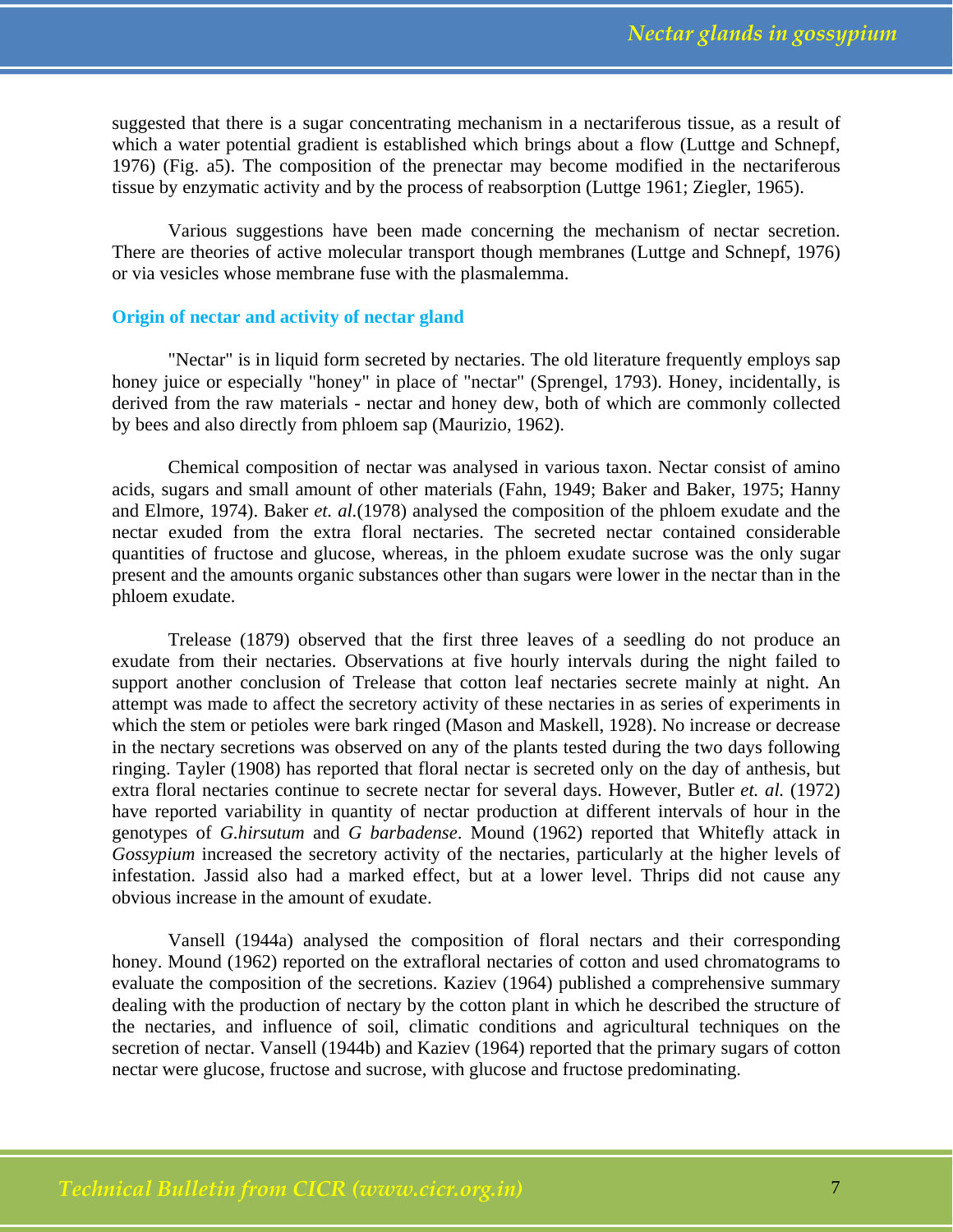### **Geneties of nectariless character:**

 The genetics of nectariless character has been reviewed by Leak and Ram Prasad, 1914; Kottur, 1923; Hutchinson and Silow 1939; Sethi *et. al.* 1960. Nectariless character in cotton is controlled by monogenic recessive gene "ne". According to Nile (1980) the nectariless trait in cotton is controlled by two pairs of recessive ne1 and ne2 genes. As such, recessive genes are responsible for bollworm resistance in nectariless cotton.

 However, Leak (1911) reported a mutant in the Asiatic cottons that had no leaf nectaries. *Gossypium tomentosum* is unique among cottons in that it is devoid of leaf and extrafloral nectaries (nectariless). Meyer and Meyer (1961) transferred the nectariless character to *G.hirsutum* and determined that duplicate recessive, ne<sub>1</sub> ne<sub>2</sub> control the expression. Holder *et. al.* (1968) established that ne<sub>1</sub> and ne<sub>2</sub> were linked to  $g1_2$  and  $g1_3$  respectively, and formed homologous linkage groups. The mutant genes are not completely recessive and segregation at the Ne<sub>1</sub> or Ne<sub>2</sub> loci can be determined primiarly in test cross, by the size and number of absence of nectaries on the leaves and flowers (Holder *et. al.,* 1968).

### **Nectaries and insect activity in Gossypium:**

 The importance of cotton nectar and its influence on some pests of cotton has been recognized for many years. Trelease (1879) observed that during the night extrafloral nectaries were visited by several months of *Alabama argillacea* (Hubner) and *Heliothis armigera* (Hubner). Lukefahr and Rhyne (1960) found that population of *Alabama argillacea* and *Trichoplusia ni* (Hubner) were 7 to 10 times higher on cotton with extrafloral nectaries than on a selection of cotton that did not have them. Butler (1968) reported that sugars in the form of honey dew or nectar greatly improved the survival of *Lygus hesperus* Knight on alfalfa. Adult lygus bugs were attracted to cotton sprayed with sugar or honey. Survival of both adults and nymphs was improved when either sugar or honey was present, and survival of nymphs on buds, flowers and bolls was highest on those forms that had active extrafloral nectaries. Ingestion of extrafloral nectar could be an important factor in increasing the energy reserves and survival of the boll weevil, *Anthonomus grandis* Boheman. Trelease (1879) also recognized the important of extrafloral nectar in attracting, maintaining, and dispersing predaceous insects over the plant.

Stith (1970) reported that honey bees, *Apis mellifera* provided cross pollination for hybrid seed production. Higher population of honey bee will be more beneficial for hybrid seed production (Deshmukh *et.al.,* 1995; Bhale and Bhat, 1989, 1998; Bhale *et. al.* 1989; Putin Mohan and Kairon, 1999). However, differences in the varietal attractiveness of floral nectar to honey bees is known to occur (Kaziev, 1964; Stith, 1970; Vansell, 1944 b) and may contribute to selective cross pollination. Therefore, more complete information on cotton is needed for utilizing honey bee as a pollinator in hybrid seed production.

 In nectariless varieties, leaves and floral parts are devoid of nectar glands. As a result, such plants are visited less frequently by honey bees and moths than the normal plants (Moffet *et. al.* 1975). Nectariless trait reduced insect species from 87 to 23 in USA and did not show any adverse effect in plant growth and development (Jenkins, 1989). Glabrous and nectariless trait provide effective resistance to bollworms (Wilson and Wilson, 1976). Nectariless character i.e.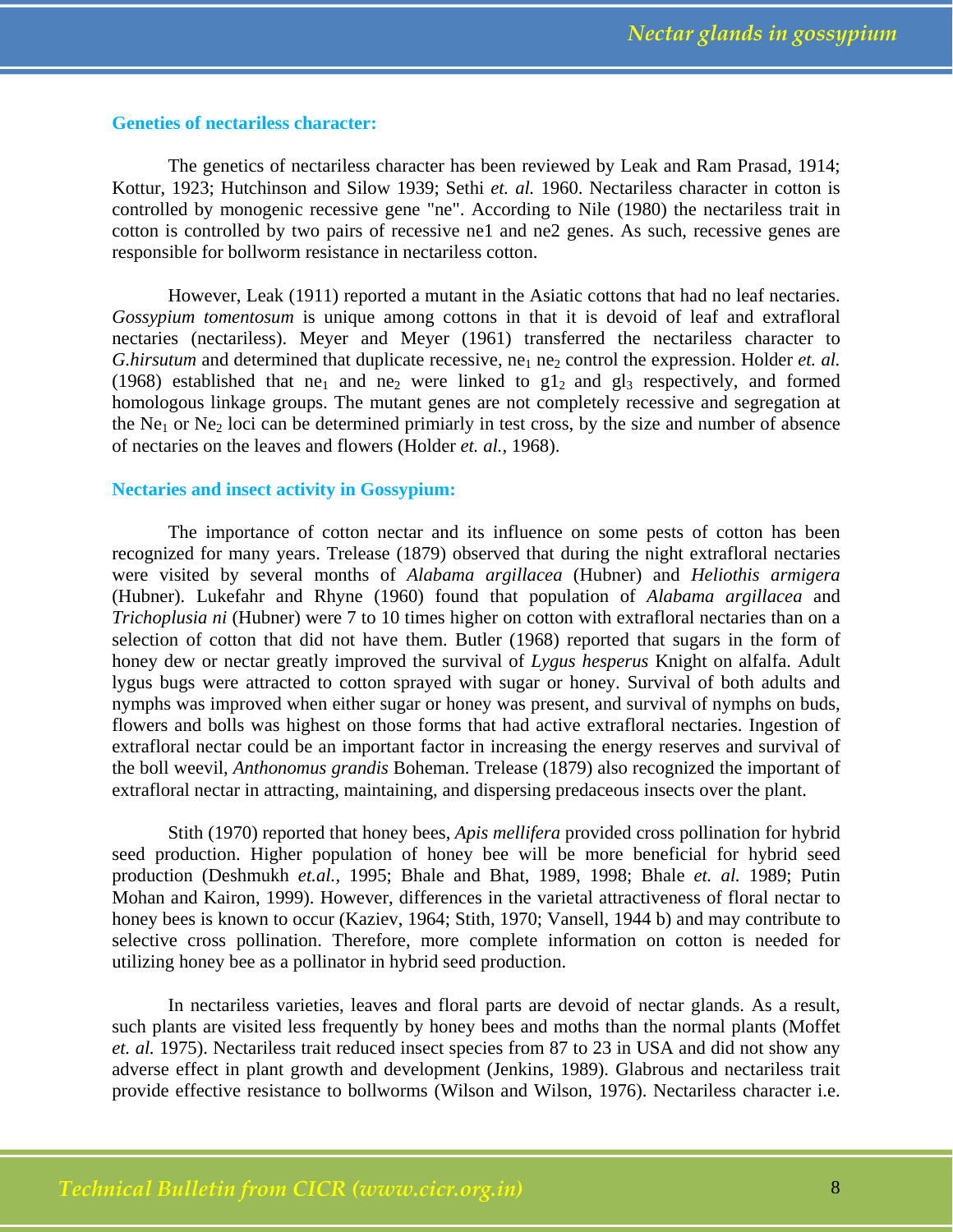absence of nectaries in leaf and flower in cotton is another important character reported to be associated with bollworm resistance (Lukefahr *et. al.* 1971; Lukefahr and Martin, 1966; Devis, 1969 and Davis *et. al.* 1973).

 Lukefahr and Griffin (1956) reported that sugar was necessary as a food to increase oviposition in case of pink bollworm moths. According to Lukefahr and Martin (1966), absence of nectaries reduced food for the moths and both *Heliothis zea* and *H. virescens* oviposited fewer eggs in cotton when no food was available. Lukefahr *et. al*. (1965) found out that oviposition by moths of American bollworm *Heliothis zea* and tobacco budworm *Heliothis virescens* was reduced from 30 to 60 per cent in a nectariless cotton variety and mines formed by pink bollworm (*Pectinophora gossypiella*) larvae were reduced by 50 per cent in the boll of nectariless cotton variety. The field cage test study conducted by Lukefahr *et. al.,* (1965, 1966) showed that the oviposition of moths of H. *zea* and H. *virescens* was significantly reduced in nectariless cotton.

 Infestation by pink bollworm was lower in nectariless cottons as reported by Davis *et. al.* (1973). But Lukefahr and Rhyne (1960) found that the presence or absence of nectaries on the cotton plant did not affect pink bollworm population. Narayanan *et.al.* (1988) and Narayanan (1991) have presented an excellent review of various morphological attributes and insect resistance breeding with particular reference to *Heliothis* and other serious pests in cotton. The mechanism of resistance to bollworm complex in nectariless cotton as non feeding and non preference to ovipositon by moths of bollworms has been reviewed by various workers (Narayanan *et. al.* 1988, Narayanan and Jayaswal, 1984; Jayaswal and Ram Ratan, 1988; Kadapa *et. al.,* 1983; Basu, 1988; Kadapa, 1988; Shroff and Mandloi, 1988; Agarwal and Katiyar, 1974; Maxwell *et. al.* 1988).

 A most convincing large scale population study over a period of four years with 29 experiments was made by Davis *et. al.* (1973). They reported development of nectariless Acala 1517 D and other nectariless agronomic cotton varieties. In the first eight experiments, nectaries vs nectariless isogenic lines were investigated by growing more than 4500 plants of each genotype in the same environment. It was shown that 50 per cent less number of eggs were laid on the nectariless isogenic line as compared to 1,82,620 eggs laid on nectaried line of the same variety. In another study reported by Davis in the same paper, nectariless glabrous lines were compared with nectaried hairy isogenic lines. The combibed effect of glabrous nectariless characters was more pronounced in reducing the number of eggs laid than effect of these characters individually. The number of eggs laid by *Heliothis* were 45 percent less on nectariless-hairy line vis-a-vis 68 percent less on nectariless glabrous isoline of Acala 1517 D. Hedin *et. al.,* 1974; Zur *et. al.* 1979 and Noble, 1969 also reported that absence of extrafloral nectaries adversely limit the longevity and fecundity of *Heliothis* sp. and pink bollworm. Schuster *et. al.* (1976) noticed significant reduction of different insect populations in cotton plants without extrafloral nectaries.

 Maxwell *et. al.* (1976), Belcher *et. al.* (1984) and Lima *et. al.* (1984) demonstrated nonpreference of *Heliothis* spp. for nectariless cottons. Knowledge of the preferred sites of ovipositon will help in breeding for modification of the sites which will be disadvantageous for ovipositon. Since the most preferred sites of *Heliothis* and *Pectinophora* bollworms are leaves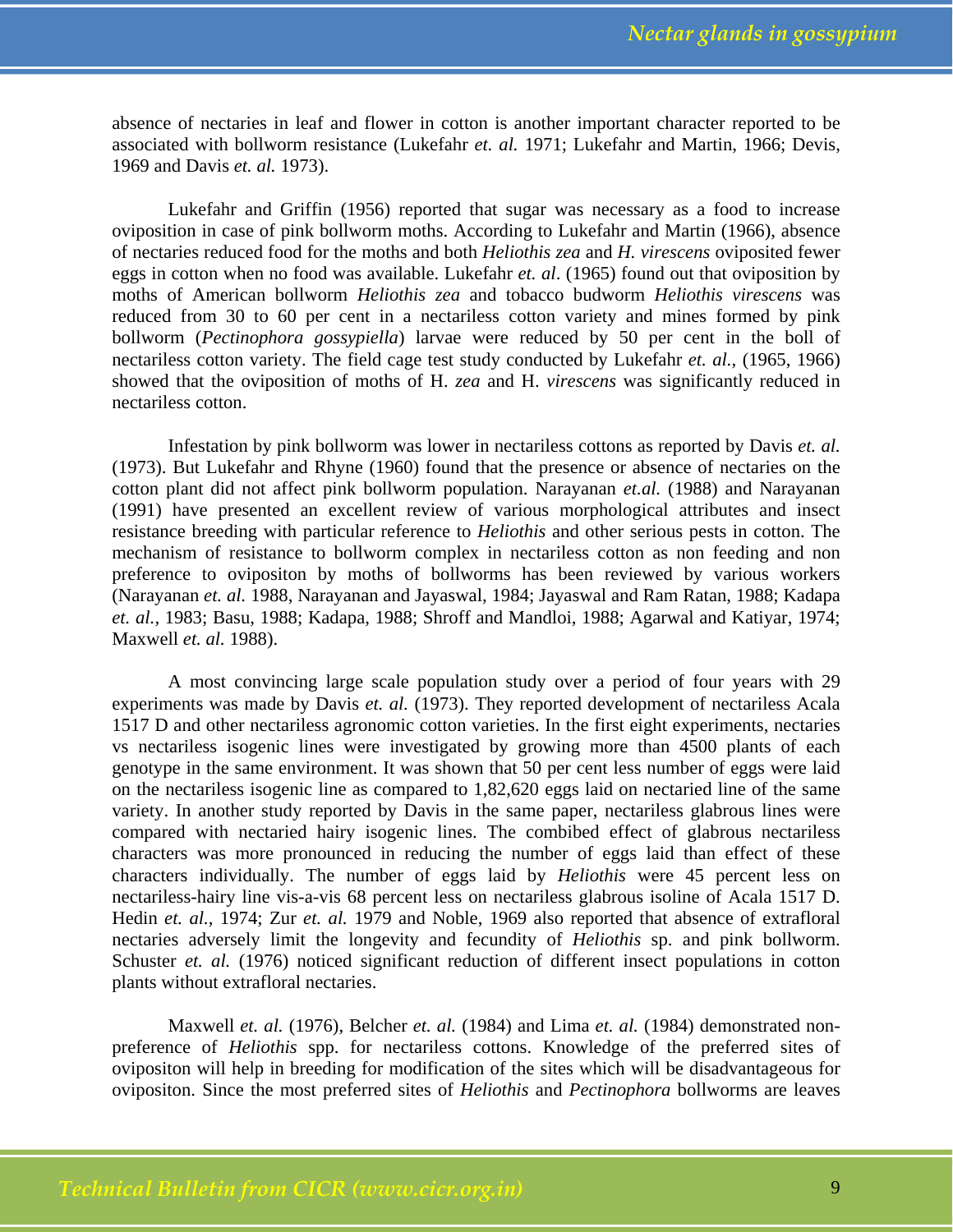and base of bracteoles respectively.

 To investigate the role of individual characters on bollworm incidence, isogenic lines with JK 97 background were created by Kadapa (1980). It was found from his study that combination of characters rather than one character are more useful in imparting tolerance to bollworms.

 From the foregoing information, it is obvious that nectaries in cotton can be considered as the most important morphological attribute which needs thorough investigation. Further studies on aspects relating to shape, size and variation in nectar glands and composition of nectar (sugars, amino acid content, etc.) besides recessive/ dominance relationships, pattern of inheritance and anatomical details would help to bring out a more clear picture which would help cotton breeders in formulating a more elaborate breeding programme with scope to evolve a desirable genotype.

| Sr. No. | <b>Name of Accessions</b>                               | <b>Leaf Nectar Glands</b> |
|---------|---------------------------------------------------------|---------------------------|
| 1.      | AET 5 N (NL, H)                                         | <b>ABSENT</b>             |
| 2.      | AET 5 NS (NL, G)                                        | <b>ABSENT</b>             |
| 3.      | AET 5 NL (NL, O, H)                                     | <b>ABSENT</b>             |
| 4.      | AET 5 ne H N (NL, H)                                    | <b>ABSENT</b>             |
| 5.      | AET 5 ne Sa2 Lo (NL, O, G)                              | <b>ABSENT</b>             |
| 6.      | AET 5 ne H Lo (NL, O, H)                                | <b>ABSENT</b>             |
| 7.      | Auburn ne 213 SPB+OPB (NL, H)                           | ABSENT                    |
| 8.      | CMS-S 278 N (g) (NL, H)                                 | <b>ABSENT</b>             |
| 9.      | DES 24-B ne (NL, H)                                     | <b>ABSENT</b>             |
| 10.     | DES 146A (Restorer) (GL, NL, G)                         | ABSENT                    |
| 11.     | GP 189 A (NL, G)                                        | <b>ABSENT</b>             |
| 12.     | ST Smooth Nectariless (NL, G)                           | <b>ABSENT</b>             |
| 13.     | Super Okra ne CMS x Demeter (III) FI BA (NL, SO, G)     | ABSENT                    |
| 14.     | Super Okra ne CMS x Demeter (III) FI BB (NL, SO, G)     | ABSENT                    |
| 15.     | Super Okra ne CMS x Demeter (III) FI (IV) B (NL, SO, G) | <b>ABSENT</b>             |
| 16.     | TXCAMO 21-5-1-78 (F, NL, O, P, G)                       | <b>ABSENT</b>             |
| 17.     | 24-B (Nectariless) (NL,G)                               | <b>ABSENT</b>             |
| 18.     | 138 F(B) (NL, H)                                        | <b>ABSENT</b>             |
| 19.     | JK 97 FNR (F, P, H)                                     | <b>ABSENT</b>             |
| 20.     | JK 97 FORN (F, NL, O, P, G)                             | <b>ABSENT</b>             |

### *Gossypium hirsutum*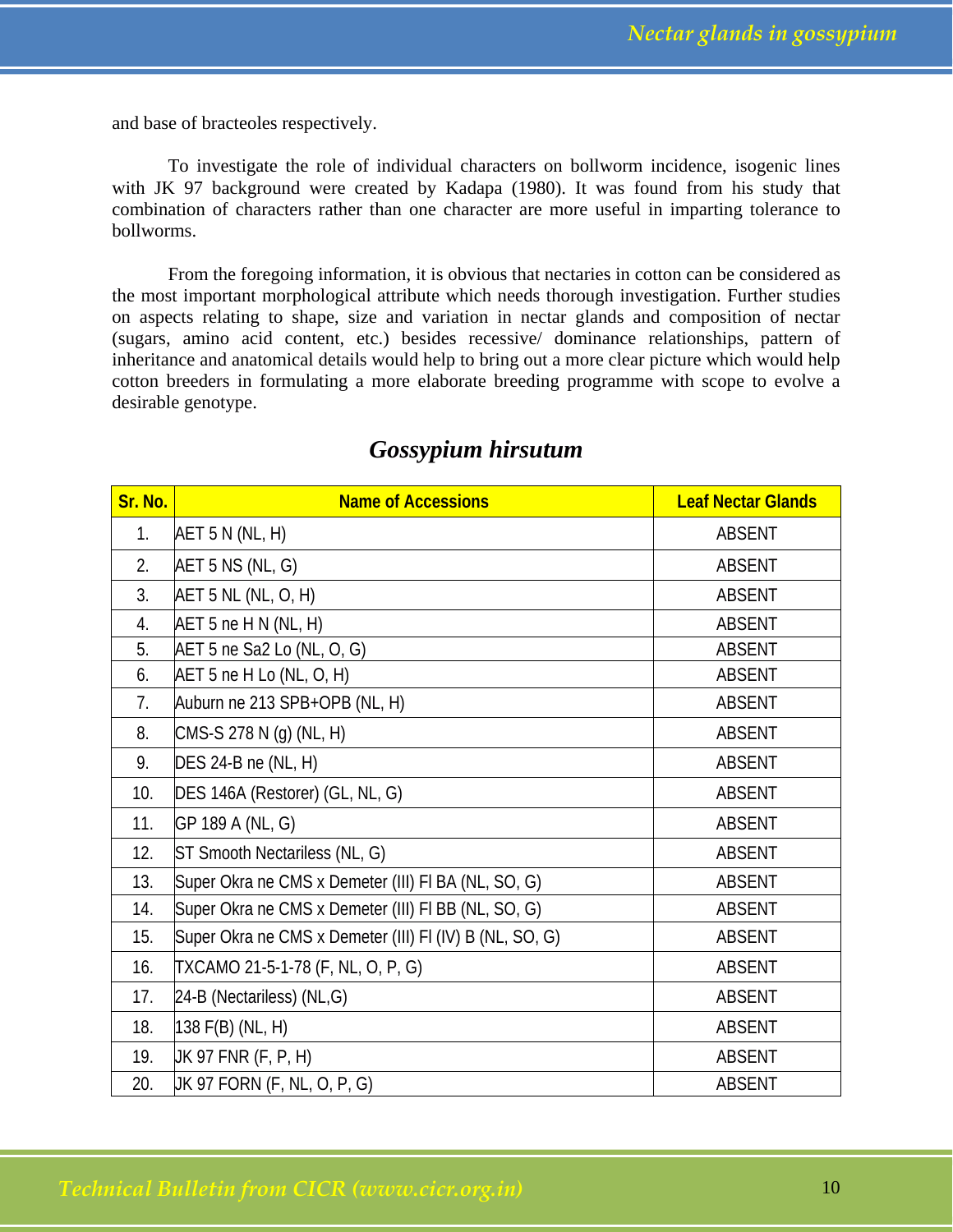| 21. | UK 97 FBRN (F, NL, P, H)                    | <b>ABSENT</b> |
|-----|---------------------------------------------|---------------|
| 22. | JK 97 NOGN (NL, O, G)                       | ABSENT        |
| 23. | JK 97 NOPRN (NL, O, P, G)                   | ABSENT        |
| 24. | JK 97 FNOPR (F, NL, O, P, H)                | ABSENT        |
| 25. | Q-22-4-84 x 4669- (GL, NL, H) (TIL-20R)     | <b>ABSENT</b> |
| 26. | N-B-15-85 x T3L-19L- (NL, P, H) (E20-7)     | <b>ABSENT</b> |
| 27. | Nectariless (NL, G)                         | <b>ABSENT</b> |
| 28. | Buri Nectariless (NL, DH)                   | ABSENT        |
| 29. | TXCAMO 21-5-1-78- (F, NL, O, P, G) SP 12    | ABSENT        |
| 30. | TXCAMO 21-5-1-78- (F, NL, O, P, H) SP 16    | ABSENT        |
| 31. | ne CMS x Demeter (III) - (NL, G) F1-(II) AY | ABSENT        |
| 32. | American Nectariless (NL, G)                | <b>ABSENT</b> |
| 33. | Super Okra Ne Hairy- (NL, SO, DH) SP 3      | <b>ABSENT</b> |
| 34. | Green EC 677 (F, NL, P, G)                  | ABSENT        |
| 35. | WC-12 NL (T88/202) (O, NL, G)               | ABSENT        |
| 36. | WC-11 NSSL (T88/207) (O, NL, G)             | <b>ABSENT</b> |
| 37. | WC-1- NL (T88/206) (O, NL)                  | <b>ABSENT</b> |
| 38. | GP 284 (G, NL, F)                           | ABSENT        |
| 39. | GP 285 (NL, F)                              | ABSENT        |
| 40. | GP 283 (NL, F)                              | ABSENT        |
| 41. | GP 282 (NL, F)                              | ABSENT        |
| 42. | GP 278 (NL, F)                              | ABSENT        |
| 43. | GP 281 (G, NL, F)                           | ABSENT        |
| 44. | GP 280 (NL, F)                              | <b>ABSENT</b> |
| 45. | GP 285 (GL, NL, F)                          | <b>ABSENT</b> |

## *Gossypium arboreum*

| Sr. No. | <b>Name of Accessions</b>        | <b>Leaf Nectar Glands</b> |
|---------|----------------------------------|---------------------------|
|         | Lohit (NL, PH)                   | ABSENT                    |
| 2.      | Chinese Spotless (NL, P, H, PSA) | <b>ABSENT</b>             |
|         | G 153 (NL, H)                    | ABSENT                    |
|         | $LD$ 135 (NL, H)                 | ABSENT                    |
|         | Naked Seed (NL, NS, H)           | ABSENT                    |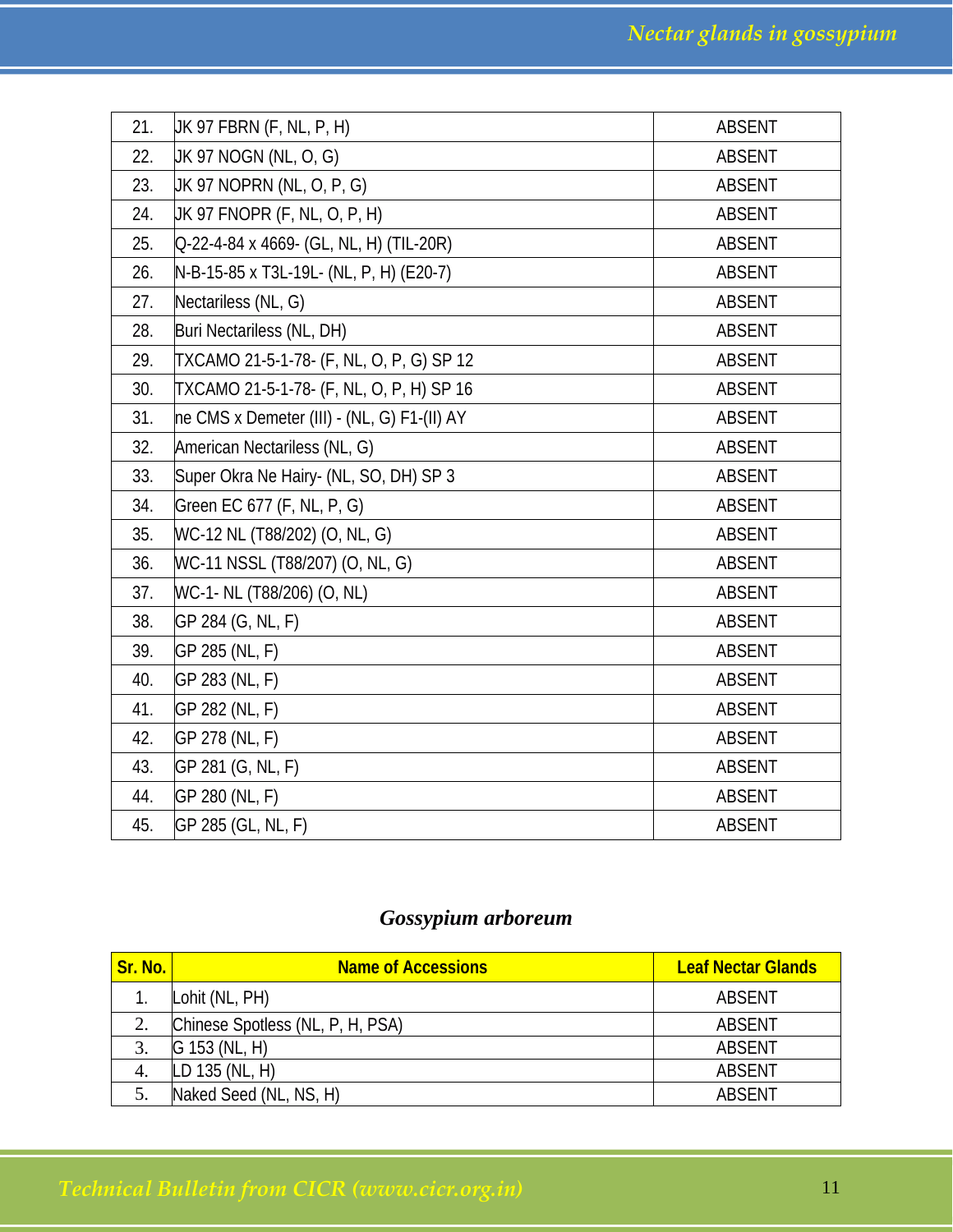| 6.         | Malvensis (CN, NL, G)                      | <b>ABSENT</b>                  |
|------------|--------------------------------------------|--------------------------------|
| 7.         | Cocanada 5 (NL, G)                         | <b>ABSENT</b>                  |
| 8.         | Cocanada 20 (NL, H)                        | <b>ABSENT</b>                  |
| 9.         | LD 327 (NL, P, H)                          | <b>ABSENT</b>                  |
| 10.        | 79/Lohit (NL, P, H)                        | <b>ABSENT</b>                  |
| 11.        | AC 36 (NL, P, H)                           | <b>ABSENT</b>                  |
| 12.        | Chandrolla (NL, P, H)                      | <b>ABSENT</b>                  |
| 13.        | G 27-51 (NL, P, G)                         | <b>ABSENT</b>                  |
| 14.        | Mudhol 2927 (NL, P, H)                     | <b>ABSENT</b>                  |
| 15.        | Sanguineum / G 26 (NL, P, H)               | <b>ABSENT</b>                  |
| 16.        | Sanguineum / G 27 (NL, P, H)               | <b>ABSENT</b>                  |
| 17.        | Sanguineum /Minor (NL, P, G)               | <b>ABSENT</b>                  |
| 18.        | IC 377/8 (NL, P, H)                        | <b>ABSENT</b>                  |
| 19.        | 79/BH 47 (NL, P, H)                        | ABSENT                         |
| 20.        | 79/BH 53 (NL, P, H)                        | <b>ABSENT</b>                  |
| 21.        | P 642 BLL (NL, P, H)                       | <b>ABSENT</b>                  |
| 22.        | P 642 NLL (NL, P, DH)                      | <b>ABSENT</b>                  |
| 23.        | P 562 BLL (NL, P, H)                       | <b>ABSENT</b>                  |
| 24.<br>25. | P 562 NLL (NL, P, H)<br>P 559 A (NL, P, H) | <b>ABSENT</b><br><b>ABSENT</b> |
| 26.        | P 511 (NL, P, H)                           | <b>ABSENT</b>                  |
| 27.        | P 560 BLL (P, NL)                          | ABSENT                         |
| 28.        | P 560 NLL (P, NL)                          | <b>ABSENT</b>                  |
| 29.        | K 4014 (NL, P, HO)                         | <b>ABSENT</b>                  |
| 30.        | AC 3290 (NL, P, H)                         | <b>ABSENT</b>                  |
| 31.        | AC 3503 (NL, P, H)                         | ABSENT                         |
| 32.        | AC 3088 (NL, P, H)                         | <b>ABSENT</b>                  |
| 33.        | AC 3051 (NL, P, DH)                        | <b>ABSENT</b>                  |
| 34.        | AC 3451 (NL, P, H)                         | <b>ABSENT</b>                  |
| 35.        | AC 3161 (NL, P, H)                         | ABSENT                         |
| 36.        | AC 3175 (NL, P, H)                         | <b>ABSENT</b>                  |
| 37.        | AC 3149 (NL, P, H)                         | <b>ABSENT</b>                  |
| 38.        | AC 3354 (NL, P, H)                         | ABSENT                         |
| 39.        | AC 3271 (NL, P, H)                         | ABSENT                         |
| 40.        | AC 3722 (NL, P, DH)                        | ABSENT                         |
| 41.        | AC 3546 (NL, P, H)                         | <b>ABSENT</b>                  |
| 42.        | AC 3725 (NL, P, H)                         | ABSENT                         |
| 43.        | AC 3052 (NL, P, H)                         | ABSENT                         |
| 44.        | AC 3073 (NL, P, H)                         | ABSENT                         |
| 45.        | AC 3494 (NL, P, H)                         | ABSENT                         |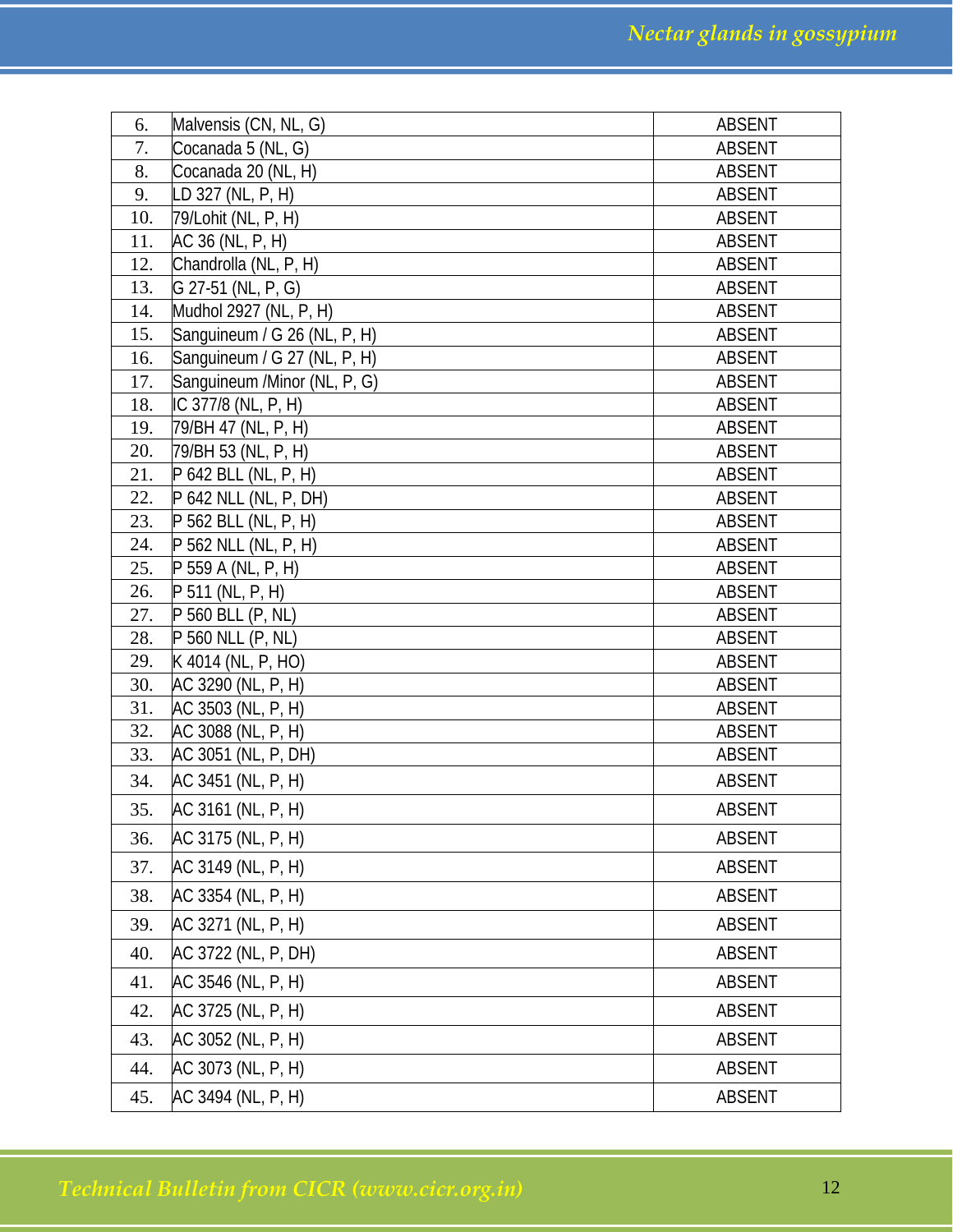| 46. | AC 3400 (NL, P, H)    | ABSENT |
|-----|-----------------------|--------|
| 47. | AC 3475 (NL, P, H)    | ABSENT |
| 48. | AC 3709 (NL, P, H)    | ABSENT |
| 49. | AC 3379 (NL, P, H)    | ABSENT |
| 50. | AC 3422 B (NL, P, DH) | ABSENT |

## *Gossypium herbaceum*

| Sr. No. | <b>Name of Accessions</b>        | <b>Leaf Nectar Glands</b> |
|---------|----------------------------------|---------------------------|
| 1.      | E 2-18-19 B (TP 84) (CL, NL, H)  | <b>ABSENT</b>             |
| 2.      | $E$ 2-18-19 W (TP 84) (NL, H)    | <b>ABSENT</b>             |
| 3.      | E 2-18-19 LB (TP 84) (CL, NL, H) | ABSENT                    |
| 4.      | R 51-5-105 (NL, DH)              | <b>ABSENT</b>             |
| 5.      | R 51-238 (NL, DH)                | <b>ABSENT</b>             |
| 6.      | 72-34 (NL, DH)                   | ABSENT                    |

## **Range of variability in Size of Nectar Glands**

## *Gossypium hirsutum*

| Sr. No. | <b>Name of Germplasm Accessions</b> | <b>Floral Nectar Gland Cavity Size(µ)</b> |
|---------|-------------------------------------|-------------------------------------------|
| 1.      | H.19                                | 413.29                                    |
| 2.      | CPD 8-1                             | 398.11                                    |
| 3.      | <b>BURI.147</b>                     | 405.23                                    |
| 4.      | <b>BOBSHAW</b>                      | 411.28                                    |
| 5.      | LH.900                              | 400.17                                    |
| 6.      | F.414                               | 387.15                                    |
| 7.      | <b>UPA.57-7</b>                     | 413.71                                    |
| 8.      | <b>VIKRAM</b>                       | 409.23                                    |
| 9.      | <b>MALKOV</b>                       | 391.10                                    |
| 10.     | MILLER.45-9                         | 428.29                                    |
| 11.     | <b>ABADHITA</b>                     | 443.57                                    |
| 12.     | <b>KAPLAND</b>                      | 450.11                                    |
| 13.     | TEXAS-56                            | 398.79                                    |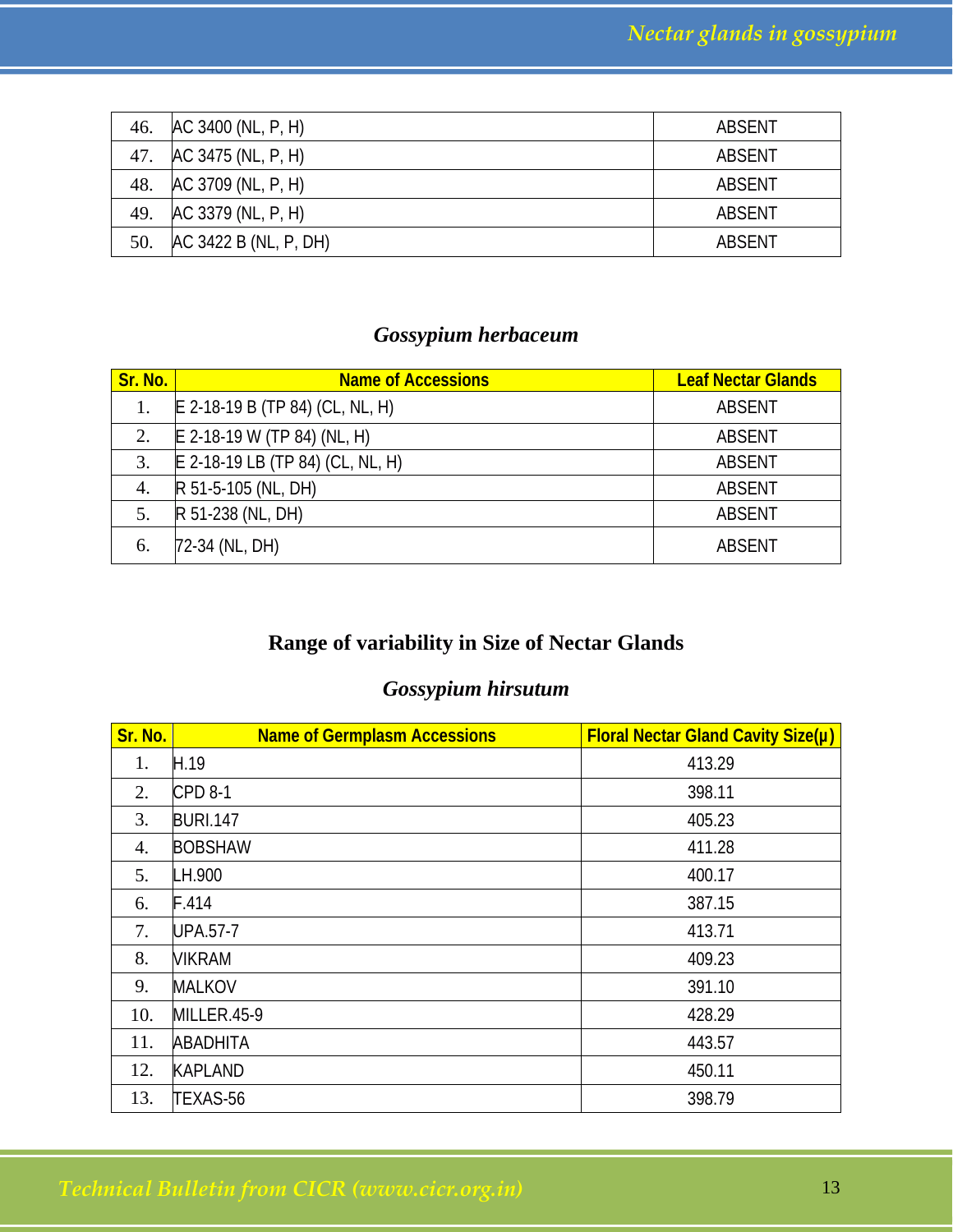| 14. | COKER.413-68      | 411.55          |
|-----|-------------------|-----------------|
| 15. | <b>HAMPI</b>      | 383.17          |
| 16. | <b>CNH36</b>      | 419.53          |
| 17. | <b>TASHKENT-3</b> | 368.17          |
| 18. | <b>PUSA-501</b>   | 400.21          |
| 19. | ACALA HOPI.76-15  | 459.63          |
| 20. | PUSA.63           | 377.21          |
| 21. | <b>PRAMUKH</b>    | 442.23          |
| 22. | TEXAS-63          | 370.51          |
| 23. | <b>MCU.10</b>     | 400.33          |
| 24. | <b>VIKAS</b>      | 451.10          |
| 25. | <b>BARBARTON</b>  | 438.14          |
|     | Range             | 368.17 - 459.63 |

## **Range of variability in Size of Nectar Glands**

## *Gossypium arboreum*

| Sr. No. | <b>Name of Germplasm Accessions</b> | <b>Floral Nectar Gland Cavity Size</b><br>(µ) |
|---------|-------------------------------------|-----------------------------------------------|
| 1.      | <b>ARVENSIS</b>                     | 305.28                                        |
| 2.      | CHINESE NEW MILLION DOLLAR          | 318.23                                        |
| 3.      | LS-I                                | 255.11                                        |
| 4.      | AC 3263                             | 269.27                                        |
| 5.      | <b>BANILLA FAINT SPOT</b>           | 329.57                                        |
| 6.      | LD 153                              | 293.11                                        |
| 7.      | <b>VIRNAR</b>                       | 288.23                                        |
| 8.      | <b>GHOST SPOT</b>                   | 305.11                                        |
| 9.      | <b>MALVENSIS</b>                    | 272.23                                        |
| 10.     | <b>CERNUUM</b>                      | 280.29                                        |
| 11.     | COCANADA-2                          | 301.55                                        |
| 12.     | <b>BISNOOR</b>                      | 223.29                                        |
| 13.     | <b>BURMA SILK</b>                   | 329.11                                        |
| 14.     | <b>ADONICUM</b>                     | 300.55                                        |
| 15.     | <b>ABUHARIA</b>                     | 268.29                                        |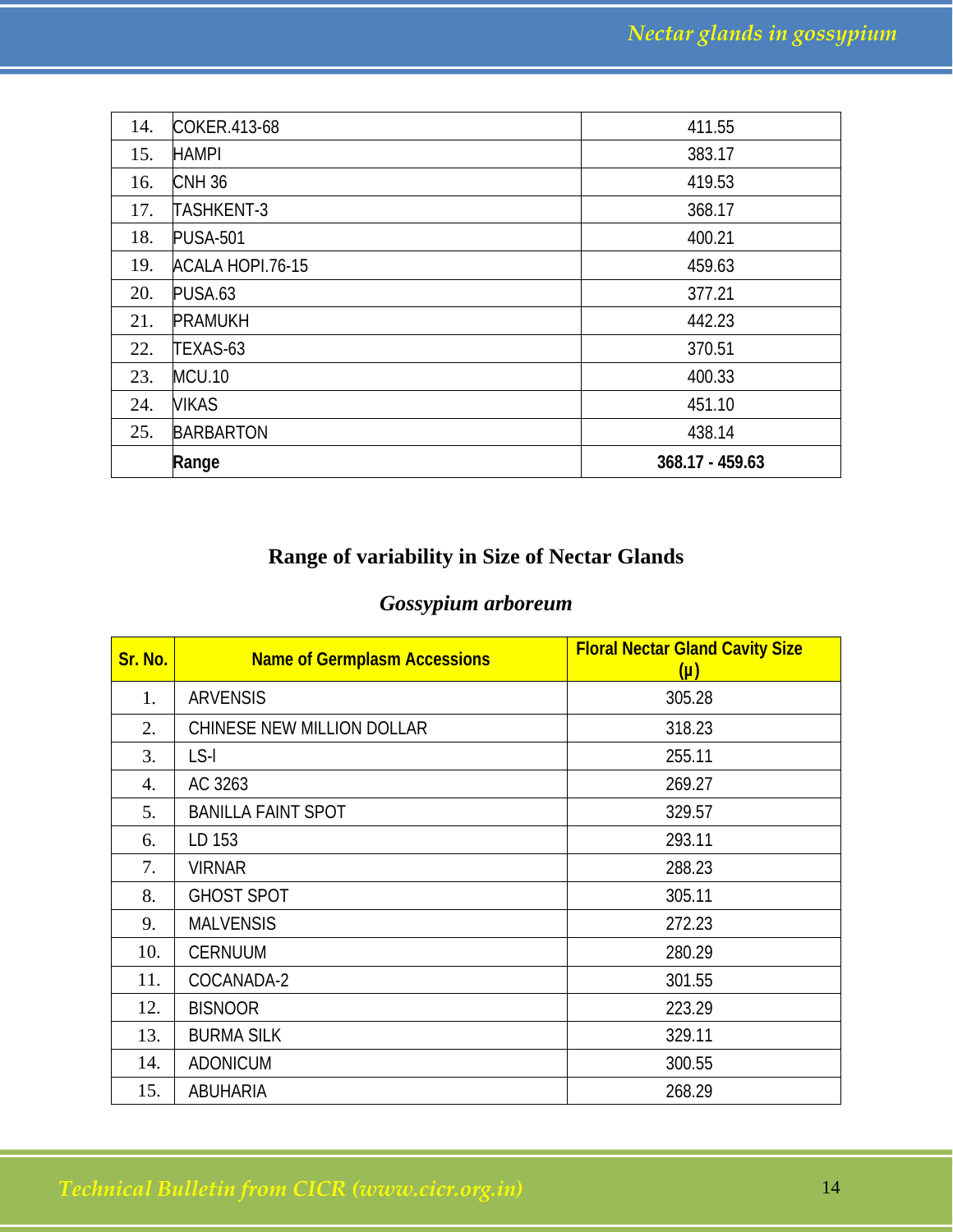| 16. | Y-l                   | 271.11          |
|-----|-----------------------|-----------------|
| 17. | <b>GARO HILL (RF)</b> | 301.28          |
| 18. | DHULIA-215            | 217.11          |
| 19. | <b>COMILLA</b>        | 269.58          |
| 20. | CHANDROLLA            | 300.11          |
| 21. | MUDHOL 3394           | 291.23          |
| 22. | C 520                 | 255.28          |
| 23. | ROSI-8                | 273.11          |
| 24. | LOHIT CAK-79          | 301.43          |
| 25. | COCANADA-5            | 298.91          |
|     | Range                 | 217.11 - 329.57 |

## **Range of variability in Size of Nectar Glands**

## *Gossypium herbaceum*

| Sr. No. | <b>Name of Germplasm Accessions</b> | <b>Floral Nectar Gland Cavity Size</b><br>$(\mu)$ |
|---------|-------------------------------------|---------------------------------------------------|
| 1.      | VIJALPA 2080                        | 253.11                                            |
| 2.      | <b>WAGOTAR</b>                      | 272.23                                            |
| 3.      | RAICHUR-51                          | 297.88                                            |
| 4.      | BHARUCH-9                           | 305.11                                            |
| 5.      | <b>SUYODHAR</b>                     | 299.28                                            |
| 6.      | WAGAD-8                             | 265.11                                            |
| 7.      | <b>VIJAY</b>                        | 302.05                                            |
| 8.      | RUSSIAN-19                          | 229.53                                            |
| 9.      | DB.3-12                             | 298.27                                            |
| 10.     | <b>SUJAY</b>                        | 301.42                                            |
| 11.     | G Cot. 13                           | 263.11                                            |
| 12.     | <b>DIGVIJAY</b>                     | 240.35                                            |
| 13.     | DHARWAD-I (D-I)                     | 300.28                                            |
| 14.     | <b>JAYWANT</b>                      | 268.71                                            |
| 15.     | <b>WESTERN-I</b>                    | 291.68                                            |
| 16.     | <b>SM.88</b>                        | 290.55                                            |
| 17.     | <b>BALUCHISTAN.7</b>                | 301.48                                            |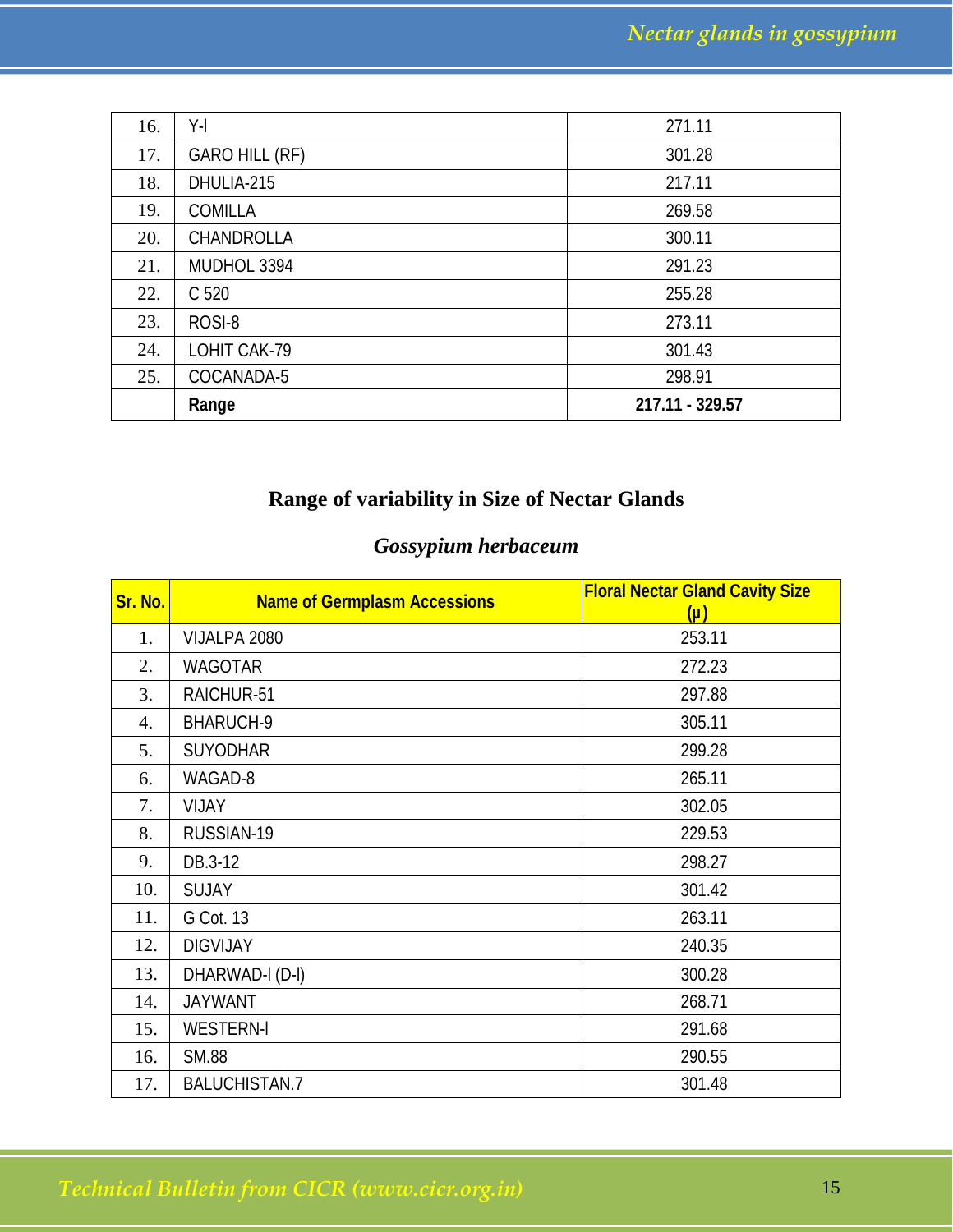|     | Range                  | 229.53 - 305.71 |
|-----|------------------------|-----------------|
| 25. | <b>KALAGIN</b>         | 268.79          |
| 24. | <b>SURTI BHARUCH-I</b> | 290.57          |
| 23. | <b>RK-19</b>           | 271.22          |
| 22. | <b>BALUCHISTAN-I</b>   | 300.19          |
| 21. | KFT-I                  | 291.11          |
| 20. | RUSSIAN-5              | 300.58          |
| 19. | <b>WESTERN TALL</b>    | 305.71          |
| 18. | <b>SUYOG</b>           | 255.43          |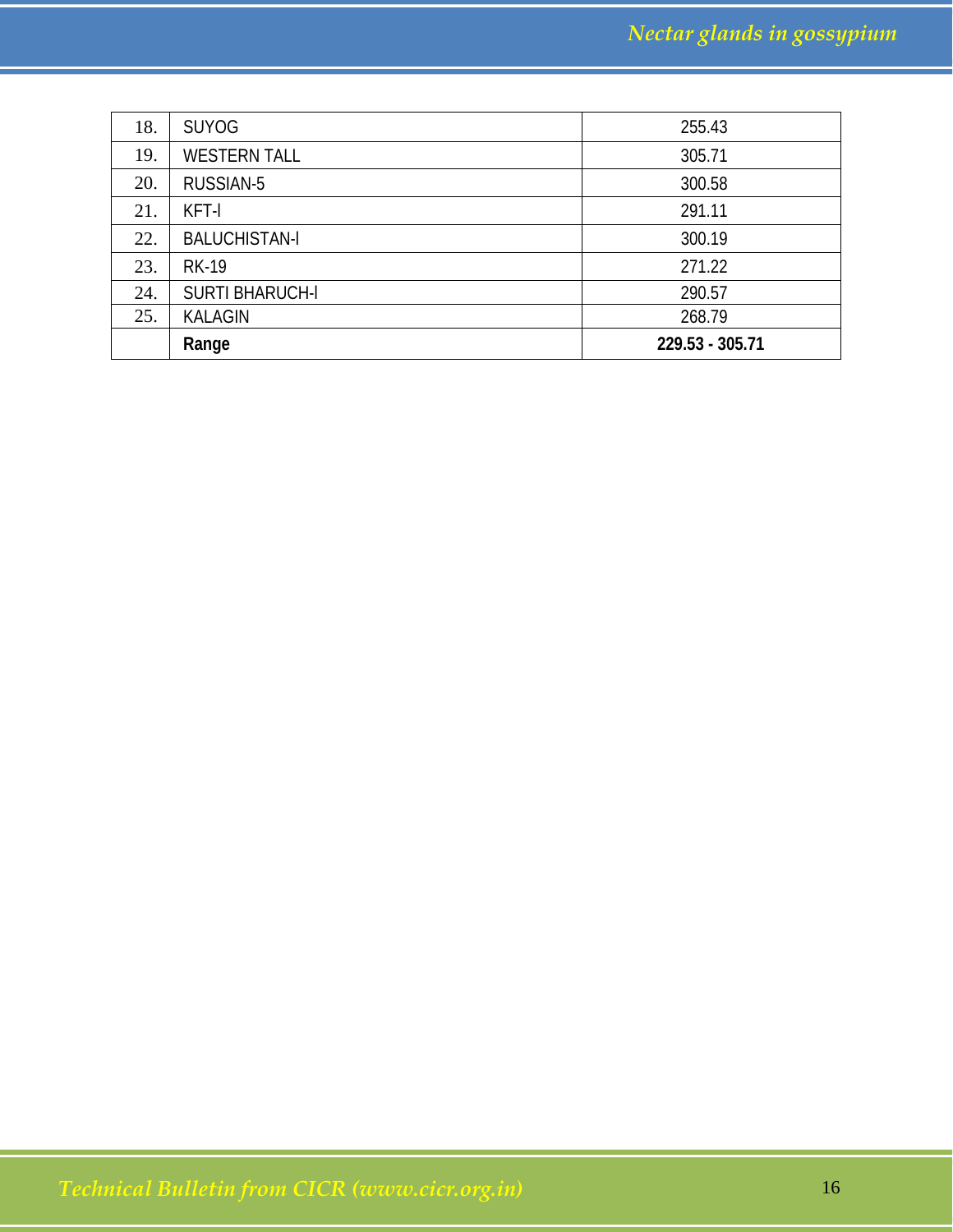### **References**

- 1. **Agarwal, R.A. and Katiyar, K.N. (1974).** Ovipostion preference and damage by spotted bollworms (*Earias fabia*) in cotton. Cott. Dev. 4: 28-30.
- 2. **Ancibor, E. (1969).** Los nectarios florales en Legumin-osas-Mimosoideas. Darwiniana. 15: 128- 142.
- 3. **Baker, H.G. and Baker, I. (1975).** Studies of nectar-constitution and pollinator plant coevolution. In. L.E.Gilbert and P.H. Raven (eds.), University of Texas Press, Austin.
- 4. **Baker, D.A., Hall, J.L. and Thorpe, J.R (1978).** A study of the extrafloral nectaries of *Ricinus communis*. New Phytol. 81: 129-137.
- 5. **Basu, A.K. (1988).** Prospects of breeding for resistance to bollworms in cotton (In) Proceedings of Group Discussion on Bollworm Resistance in Cotton, 8-9 March, held at Central Institute for Cotton Research (ICAR), Nagpur, M.S.
- 6. **Behrens, J. 1878a.** Anatomisch-physiologische Untersuchungen der Bluthen-Nectarian. Vorlaufige Mittheilung. Flora 61: 454-460 [Abstract in just's Bot. Jahresber. 6(1): 318].
- 7. **Belcher, D.W., Schneider, J.C. and Hedin, P.A. (1984).** Impact of extrafloral cotton nectaries on feeding behaviour of young *Heliothis virescens* (Lepidoptera: Noctuidae) larvae. Environmental Entomology 13:6, 1588-1592.
- 8. **Bhale, N.L., and Bhat, M.G. (1989).** Use of honey bee (*Apis cerana indica*) as pollinator in hybrid seed production on male sterile lines of upland cotton. Indian Jr. Agric. Sci. 59(1): 74-77.
- 9. **Bhale, N.L. and Bhat, M.G. (1998)** Exploitation of heterosis in cotton by using male sterility. 1. Indian Soc. Cotton Improv., 23(1): 1-9.
- 10. **Bhale, N.L., Deshmukh, RK. and Rao, M.R.K. (1989).** New approaches to reduce the cost of hybrid seed production, crossing and boll load management. Cotton Fib. Trop. XIIV, 249-255.
- 11. **Bohmker, H. (1917).** Beitrage zur kenntnis der floralen and extra floralen Nektarian. Beih. Bot. (entalb1.,) Abt. 1,33: 169-247 [Abs. in Jus's Bot. Jahresber. 46(2): 314-315].
- 12. **Bonnier, G. (1879)** Les nectaries. Thesis Fac. Sci. Paris.
- 13. **Butler, G.D. Jr. (1968).** Sugar for the survival of *Lygus hesperus* on alfalfa. 1. Econ. Entomol. 61: 854-855.
- 14. **Butler, G.D. Jr., Loper, G.M., Mc Gregor, S.E., Webster, J.L. and Margolis, I.I. (1972).** Amount and kind of sugars in the nectaries of cotton (*Gossypium spp*.) and the time of their secretion, Agronomy J. 64: 364-368.
- 15. **Candolle, A.P. de (1827).** Organographic vegetable. 2 Vols. Germer Bailliere, Paris [Eng. Trans. by B. Kingdom: Vegetable Organography,  $2^{nd}Ed. 2$  Vols. Houlston & Stoneman, London]. .
- 16. **Caspery, R. (1848).** De nectariis, Elberfeld.
- 17. **Dafni, A. (1984).** Mimicry and deception in pollination. Annual Rev. Ecol. Syst. 15: 259- 278.
- 18. **Devis, D.D. (1969).** Agronomic and fibre properties of smooth nectariless Acala cotton. Crop Sci., 9: 817-819
- 19. **Davis, D.D., Ellington, J.J. and Brown, C.J. (1973).** Mortality factors affecting cotton insects. I. Resistance of smooth nectariless characters in Acala cottons to *Heliothis zea, Pectinophora gossypiella* and *Trichoplusia ni* JVAA, 2: 530-535.
- 20. **Delpino, F. (1873).** Ulteriori osservazionie considerazioni sulla dicogamia nel regno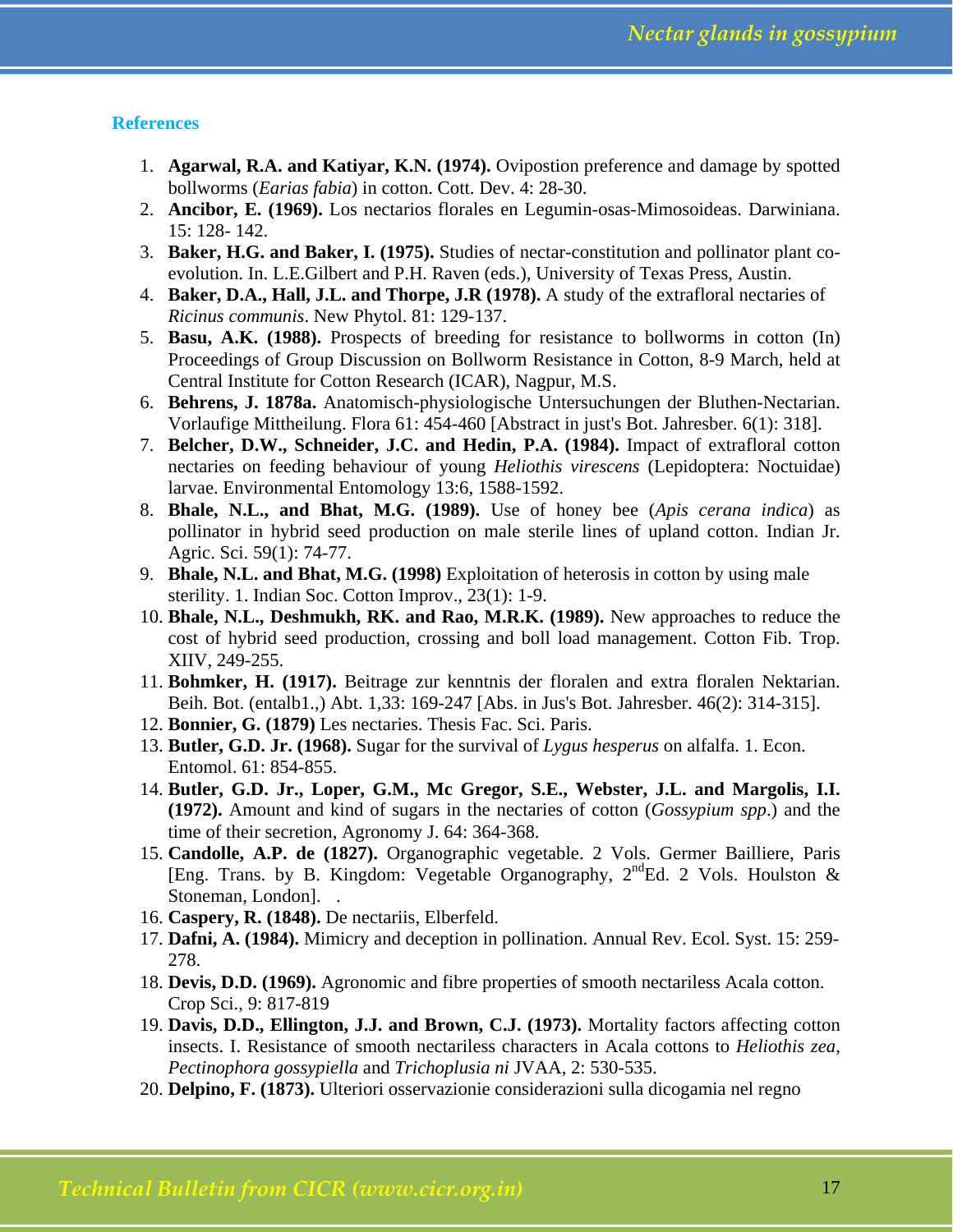vegetale. Att. Soc. Ital. Sci. Nat. 11: 256-332. The part on nectaries appears in 16: 233- 275.

- 21. **Deshmukh, R.K., Rao, M.R.K., Rajendran, T.P., Meshram, M.K., Bhat, M.G. and Pundarikakshudu, R. (1995).** Crop management technique for increasing hybrid seed production in genetic male sterile cotton. Trop. Agric. (Trinidad) 72: 105- 109.
- 22. **Desvaux, A.N. (1828).** Recherches sur less appareils secretories dee nectar ou du nectaire daus lel fleurs. Mem. Soc. Linn. Paris. 5: 53-128.
- 23. **Eleftheriou, E.P. and Hall, J.L. (1983).** The extrafloral nectaries of cotton. 1. Fine structure of the secretory papillae. Jr. Experimental Bot., 34: 139,103-119.
- 24. **Elias, T.S. and Gelband, H. (1976).** Morphology and anatomy of floral and extrafloral nectaries in Campsis Bignoniaceae). Amer. J. Bot., 63: 1349-1353.
- 25. **Esau, K. (1965).** Plant anatomy,  $2^{nd}$  ed., John Wiley & Sons, New York.
- 26. **Esau, K. (1977).** Anatomy of seed plant. 2nd ed., John Wiley & Sons, New York.
- 27. **Fahn, A. (1949).** Studies in the ecology of nectar secretion. Palest. J. Bot. Jerus. Ser. 4: 207-224.
- 28. **Fahn, A. (1952).** On the structure of floral nectaries. Bot. Gaz. 113: 464-470.
- 29. **Fahn, A. (1953).** The topography of the nectary in the flower and its phylogenetic trend. Phytomorphology, 3: 424-426.
- 30. **Fahn, A. (1974).** Plant anatomy, 2nd ed. Pergamon Press. Oxford.
- 31. **Findlay, N. and Mercer, F.V. (1971).** Nectar production in Abutilon. I. Movement of nectar through the cuticle. Aust. J. Biol. Sci. 24: 647-656.
- 32. **Frei, E. (1955).** Die Innervierung der floralen Nektarien dikotyler Pflanzenfamilieu. Berg. Schweiz. Bot. Ges. 65: 60-114.
- 33. **Frey- Wyssling, A. (1955).** The phloem supply to the nectaries. Acta Bot. Neerl. 4: 358- 369.
- 34. **Hanny, B. and Elmore, C.D. (1974).** Amino acid composition of cotton nectar. J. Agric. Food Chemi. 22: 99-104.
- 35. **Hedin, P.A., Maxwell, F.G. and Jenkins, J.N. (1974).** Insect plant attractants, feeding stimulants, repellents, deterrents, and other related factors affecting insect behaviour. (In) Proc. Summer Inst. Biol. Control Plant Insect Dis., F.G. Maxwell and F.A. Harris (Eds.): 494-527. Mississippi Univ Press, Jackson.
- 36. **Holder, D.S., Jenkins, J.N. and Maxwell, F.G. (1968).** Duplicate linkage of glandless and nectariless genes in upland cotton, *Gossypium hirsutum*, Crop Sci., 8: 577-580.
- 37. **Hutchinson, J.B. and Silow, R.A. (1939).** Gene symbols for use in cotton genetics. J. Hered., 30: 461-464.
- 38. **Inamdar, J.A. and Rao, V.S. (1981).** Structure, ontogeny, classification, taxonomic significance of trichomes and extra floral nectaries in cultivars of cotton. Feddes - Repertorium, 92: 7 -8, 551-556.
- 39. **Jackson, B.D. (1928).** A glossary of botanic terms with their derivation and accent. Hafner Publishing Co., New York.
- 40. **Janda, C. (1937).** Die extranuptialen der malvaceen, Oester. Bot. Ztschr., 86: 81-130.
- 41. **Jayaswal, A.P. and Ram Ratan (1988).** Bollworm-cotton interactions pest management, Proceeding of Group Discussion on Bollworm resistance in cotton, 8-9 March, held at the Central Institute for Cotton Research (ICAR), Nagpur, M.S.
- 42. **Jenkins, J.N. (1989).** State of the art in host-plant resistance in cotton. In: Pest Management in Cotton (Eds.) M.B. Green and D.J. de B. Lyon, Eillias Horwood Ltd,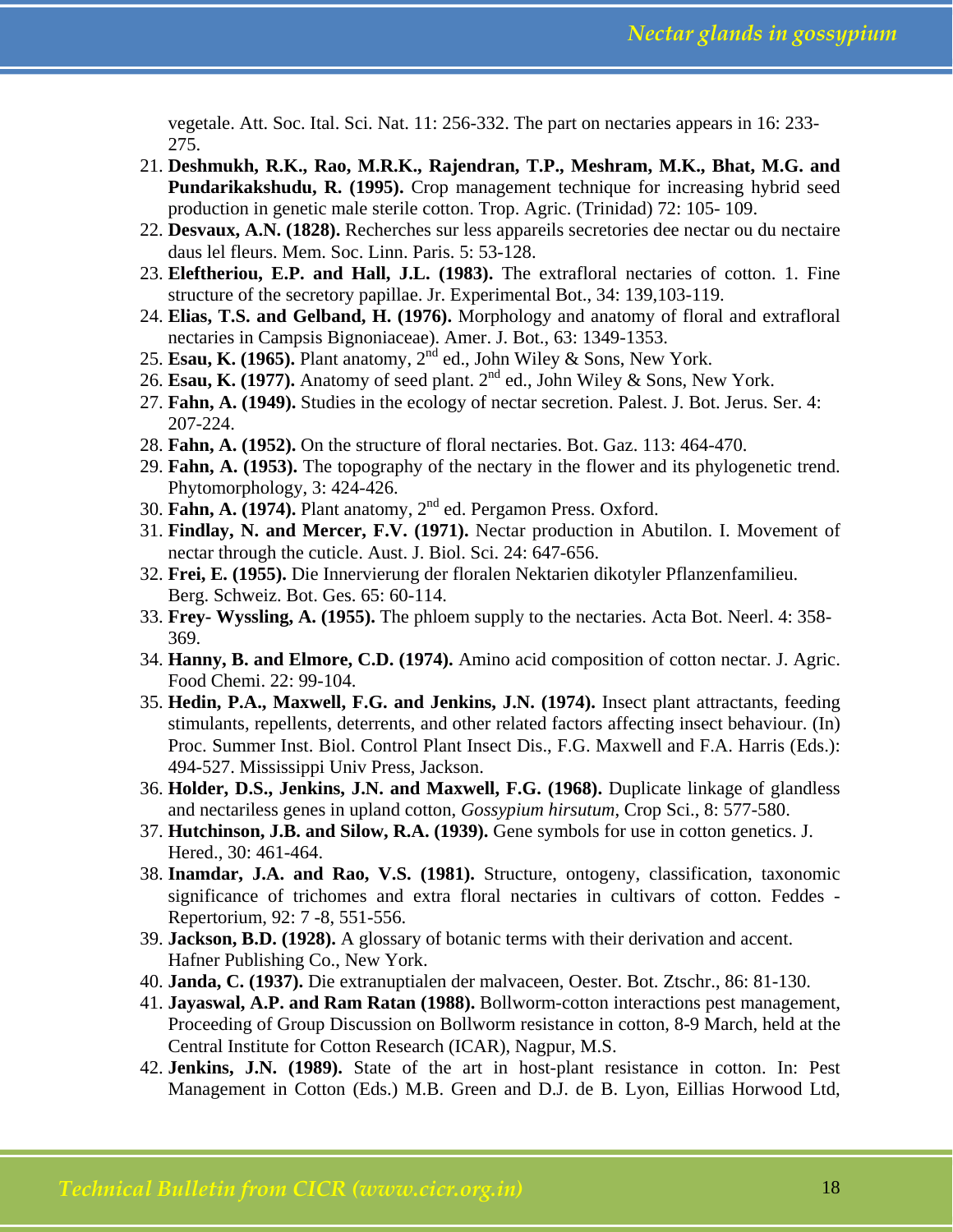Chichester, England, PP. 54-69.

- 43. **Kadapa, S.N. (1980).** Breeding for pest resistance in cotton with special reference to bollworms- practical possibilities. Paper presented in the National Seminar on Cotton in the Eighties, Tamil Nadu Agricultural University, Coimbatore, December 22-24, pp. 10.
- 44. **Kadapa, S.N. (1988).** The role of morpho-histological attributes in bollworm resistance (In) Proceedings of Group Discussion on Bollworm Resistance in Cotton, 8-9 March, held at Central Institute for Cotton Research (ICAR) Nagpur, M.S.
- 45. **Kadapa, S.N., Thimmaiah, G. and Khadi, B.M. (1983).** Breeding for resistance to bollworms in cotton (*G hirsutum*). Paper presented in Seminar on Cotton Productivity Challenges in Eighties on  $27 - 29$ <sup>th</sup> October at Karnataka Chambers of Commerce and Industry - Hubli.
- 46. **Kaziev, T.I. (1964).** Problems of nectar production of cotton and role of honey bees in increasing its yield. (Translated title) (In Russian). Kirovabad Teachers' Inst. Kirovabad, Azerbaidzhan, USSR, Baku, Azerbaidzhan Gosudarstvennoe Izdatel'stov. 215 p.
- 47. **Kerner, A. (1895).** The natural history of plants. Translated from the German and edited by F.W. Oliver.
- 48. **Kottur, G.L. (1923).** Studies on inheritance in cotton. I. History of a cross between *Gossypium herbaceum* and *G neglectum.* Mem. Dept. Agric. India Bot. 12: 71-133.
- 49. **Kugler, H. (1970).** Blutenokologie. 2 Aufl. Gustav Fischer Verlag. Stuttgart (1 st ed., 1955).
- 50. **Kunth, P. (1906).** Handbook of flower pollination. Vol. I. Translated from German.
- 51. **Leak, H.M. (1911).** Studies on Indian Cotton. J. Genet, 1: 202-272.
- 52. **Leak, H.M. and Ram Prasad (1914).** Studies in Indian cottons. I. The vegetative characters. Mem. Dept. Agric. Indian Bot., 6: 115-150.
- 53. **Leppik, E.E. (1964).** Floral evolution in the Ranunculaceae. Iowa State J. Sci. 39: 1-101.
- 54. **Leppik, E.E. (1977).** Floral evolution in relation to pollination ecology. Today and Tomorrow's Printers and Publishers, New Delhi.
- 55. **Lima, J. O. G. de., Leigh, T.E., De-Lima -JOG (1984).** Effect of cotton genotypes on the western bigeyed bug (Heteroptera : Miridae). Journal Econ. Entomol. 77:4, 898-902.
- 56. **Linnaeus, C. (1735).** Systema nature. Theodorum Haak, Leiden, 1 st ed.
- 57. **Linnaeus, C. (1751).** Philosophia botanica. Godofr. Kiesewetter, Stockholm. Ist ed.
- 58. **Lukefahr, M.J., Crown, C.B., Premier, T.R. and Noble, L.W. (1966).** Resistance of experimental cotton strain 1514 to the bollworm and cotton leafhopper. J. Econ. Entomol. 59: 393-395.
- 59. **Lukefahr, M.J. and Griffin, J.A. (1956).** The effects of food on the longevity and fecundity of pink bollworm Moth. J. Econ. Entomol., 49: 876-877.
- 60. **Lukefahr, M.J., Houghtaling, J.E and Grahm, H.M. (1971).** Suppression of Heliothis population with glabrous cotton. J. Econ. Entomol., 64: 486-488.
- 61. **Lukefahr, M.J. and Martin, D.F. (1966).** Cotton plant pigments as a source of resistance to bollworm and tobacco budworm. J. Econ. Entomol., 59: 176-179.
- 62. **Lukefahr, M.J., Martin, D.F. and Meyer, J.R. (1965).** Plant resistance to five lepidoptera attacking Cotton J. Econ. Entomol., 58: 516-518.
- 63. **Lukefahr, M.J. and Rhyme, C. (1960).** Effect of nectariless cotton on population of three lepidopterous insects. J. Econ. Entomol., 53: 242-244.
- 64. **Luttge, U. (1961).** Uber die zusammensetzung des nektars und den mechanisms seiner sekretion. 1. Planta. 56: 189- 212.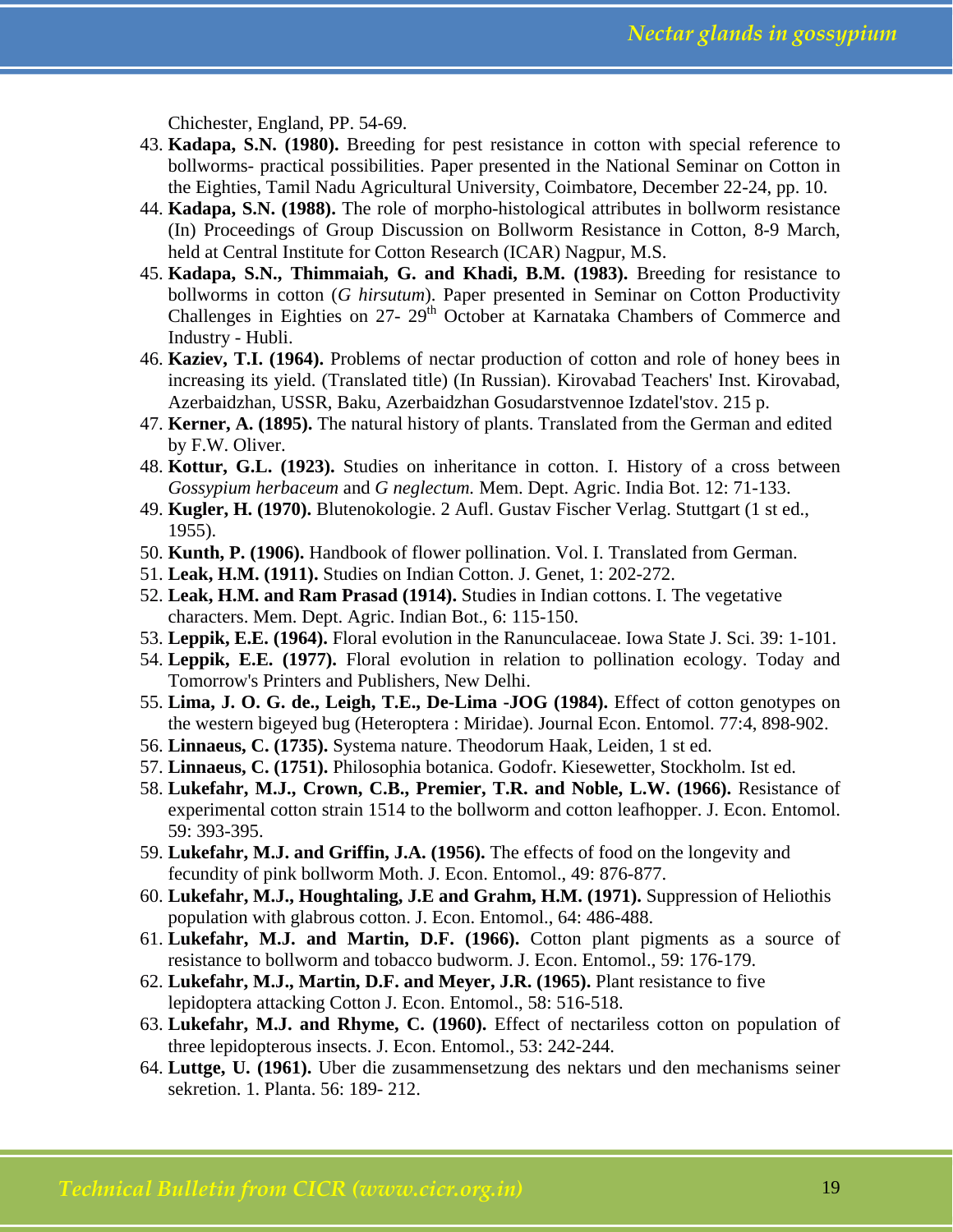- 65. **Luttge, U. Schnepf. (1976).** Organic substances: Encyclopaedia of Plant Physiology. Vol. 2. Transport in Plants II. Part B. Ed. by U. Luttge and M. G Pitman. Springer Verlag, Berlin.
- 66. **Mason, T.G. and Maskell, E.J. (1928).** Studies on the transport of carbohydrates in the cotton plant. I - A study of diurnal variation in the carbohydrates of leaf, bark and wood, and of the effect of ringing, Ann. Bot., 42: 189-253.
- 67. **Matile, P.H. (1956).** Uber den stofwechsel and die Auxin abhangigkeit der Nektarsekretion. Ber.schweiz. Bot. Ges. 66: 237-266.
- 68. **Maurizio, A. (1962).** From the raw material to the finished product: Honey Bee World, 43: 66-81.
- 69. **Maxwell, F.G., Schuster, M.F., Meredith, W.R. and Laster, M.L. (1976).** Influence of the nectariless character in cotton on harmful and beneficial insects. Symposia - Biologica-Hungarica, 16: 157-161 (B).
- 70. **Meyer, J.R. and Meyer, V.G. (1961).** Origin and inheritance of nectariless cotton. Crop Sci. L: 167-169.
- 71. **Mirbel, C.F. (1809).** Observations sur un systeme d'anatomie comparee des vegetaux fonde surl' organization de la fleur. (Mem., 1): 331-362.
- 72. **Moffet, J.O., Smith, L. I., Buckhardt, C.C. and Shipman, C.W. (1975).** Influence of cotton genotypes on floral visits of honey bees and moths. Crop Sci. 15: 782-85.
- 73. **Mound, L.A. (1962).** Extrafloral nectaries of cotton and their secretions. Empire Cotton Growing Rev. 39: 254-261.
- 74. **Narayanan, S.S. (1991).** Paper presented in Golden Jubilee Symposium on "Genetic Research and Education : Current trends and the next fifty years", held on 12-15 Feb at IARI New Delhi.
- 75. **Narayanan, S.S. and Jayaswal, A.P. (1984).** Cotton bollworm control in India, Integrated Study must. ICMF, Jr. 9: 22-26.
- 76. **Narayanan, S.S., Singh, V.V., Kothandaraman, R. and Singh, P. (1988).** Role of genetic resources, earliness and plant type on bollworm resistance in cotton (In) Proceedings of Group Discussion on Bollworm Resistance in Cotton, 8-9 March, held at Central Institute for Cotton Research (ICAR) Nagpur, M.S.
- 77. **Nile, G.A. (1980).** Breeding cotton for resistance to insect pests pp. 337-369. In: Maxwell, F.G. and Gennings, PR. Breeding Plants Resistance to Insects. John Wiley and Sons, New York.
- 78. **Noble, L.W. (1969).** Fifty years of research on the pink bollworm in the United States. Agric. Haneb. No. 357. Agric. Res. Ser. USDA, Washington. 62 pp.
- 79. **Prantl, K. (1888).** Beitrage zur morphologie und systematik der ranunculaceen. Bot. Jahrb. Sys. 9: 225-273.
- 80. **Punit Mohan, Kairon M.S. (1999).** Nectar Glands and Honey Bee pollination in Cotton (*Gossypium*). Ad. Plant Sci. 12 (II): 625-626.
- 81. **Rao, V.S. (1971).** The disk and its vasculature in the flowers of some dicotyledons. Bot. Not. 124: 442-450.
- 82. **Reed, E.L. (1917).** Leaf nectaries of Gossypium, Bot. Gaz., 63: 229-31.
- 83. **Schulster, M.F., Lukefahr, M.J. and Maxwell, F.G. (1976).** Impact of nectariless cotton on plant bugs and natural enemies. J. Econ. Ent., 69(3): 400-402.
- 84. **Schwendt, E. (1907).** "Zur kenntnis der extrafloralen nektarien", Bot. Centbl. Beihefte., 22, 245-86.